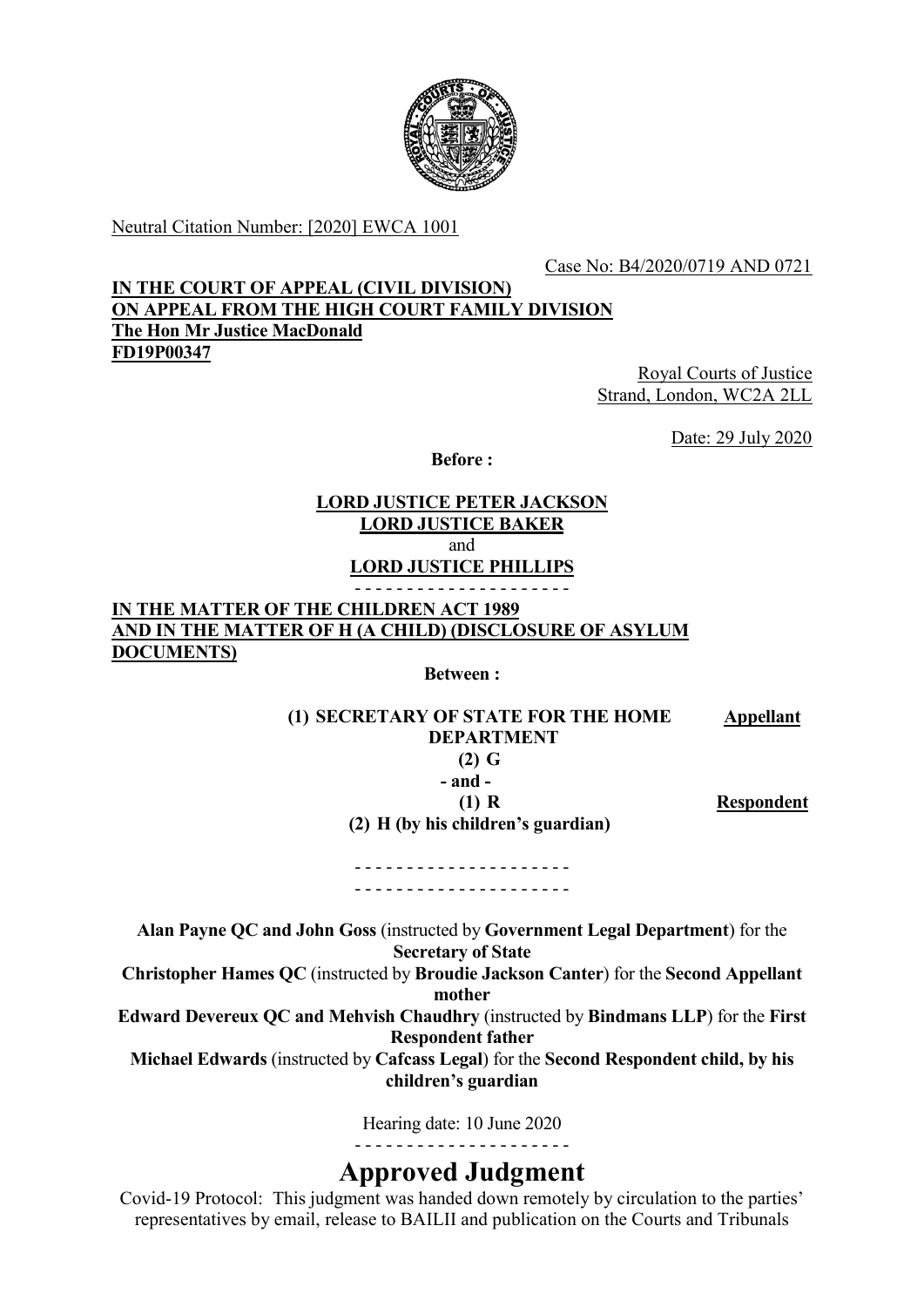Judiciary website. The date and time for hand down is deemed to be 10:30 on Wednesday 29 July 2020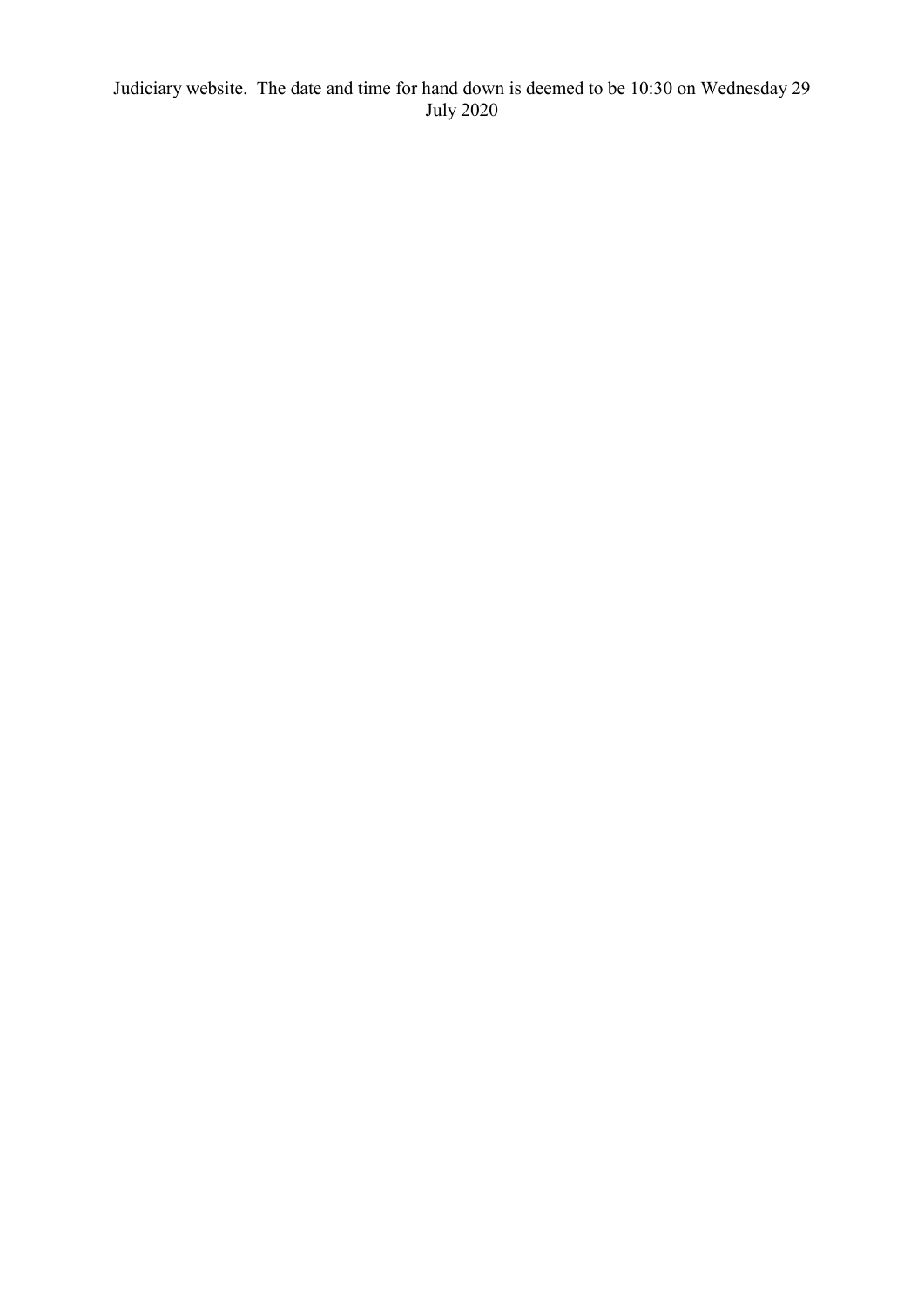# LORD JUSTICE BAKER:

- 1. This judgment concerns two appeals against an order by MacDonald J for disclosure made in private family proceedings under the Children Act 1989 concerning a boy, H, now aged 9. The appeals are brought by the Secretary of State for the Home Department and the boy's mother. The order under appeal requires the mother to disclose to the solicitors acting for the father and the child redacted copies of certain documents contained in the mother's asylum file. The order was made following two judgments delivered by the judge – the first, dated 18 November 2019, in which he set out the principles he proposed to apply in reaching his decision on the father's application for disclosure of the documents, and the second, dated 4 May 2020, in which he set out his reasons for ordering disclosure.
- 2. At the conclusion of the hearing before us, we indicated that the appeal would be dismissed. This judgment sets out my reasons for agreeing with that decision.

# Brief summary of background

- 3. The mother, father and child are nationals of an African country. In February 2016, the mother and child left that country without the father's knowledge and travelled to London. On arrival, the mother claimed asylum, including the child as a dependent, alleging that she had fled her home countrybecause of chronic domestic and sexual abuse inflicted on her by the father in the child's presence and sexual abuse of the child. She said that were she to return to her country of origin there was a substantial risk that the father and/or his family and associates would kill her or inflict further physical abuse.
- 4. In the course of the examination of her application, the mother was interviewed and provided information in support of her claim. By letter, dated 24 April 2017, the Secretary of State accepted the mother's account of abuse perpetrated by the father, but refused the claim for asylum on the grounds that she could relocate within her country of origin away from the danger posed by the father and his family. The mother appealed to the First-tier Tribunal which, on 11 September 2017, allowed her appeal, as a result of which she was granted leave to remain and refugee status as a recognised refugee. In her determination, the tribunal judge stated that the mother's claims, including her claim that she could not safely relocate within her country of origin, were credible and that she had established that her fears of persecution were well founded.
- 5. In December 2018, the father issued proceedings for the return of the child under the Hague Child Abduction Convention. The mother opposed the application. During the proceedings, the father applied for disclosure of the information provided by the mother in the course of her asylum application. That application was refused by HH Judge Corbett, sitting as a judge of the High Court. The father then withdrew his application under the Convention and issued proceedings for a child arrangements order under the Children Act 1989.
- 6. Meanwhile, an application on behalf of the child for asylum in his own right was issued, relying on the material provided in support of the mother's claim, and subsequently granted on 12 May 2020.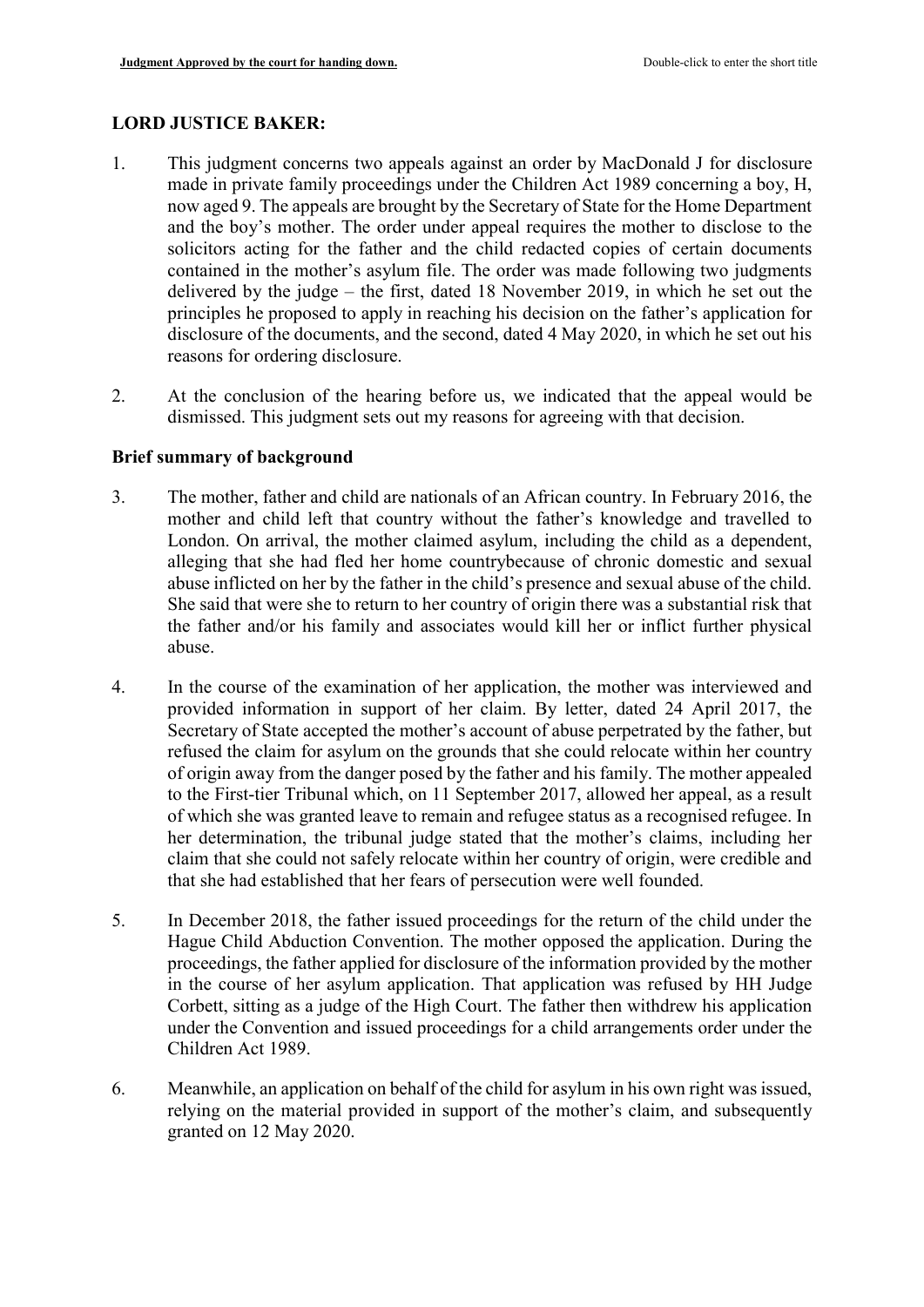- 7. Within the Children Act proceedings, the father again applied for disclosure of the asylum file. The Secretary of State was invited to intervene in respect of the disclosure issues. She accepted the invitation and opposed the application, as did the mother. That application was considered by MacDonald J at two hearings and determined over two judgments. In the first, reported as  $R \vee G$  and Secretary of State for the Home Department (Intervener) [2019] EWHC 3147 (Fam), the judge set out his analysis of the general principles applicable in private law family proceedings when determining applications for disclosure of confidential material obtained in the course of asylum claims. In the second, reported as  $R v G$  and Secretary of State for the Home Department (Intervener)(No.2) [2020] EWHC 1036 (Fam), he considered the application of those principles to the facts of this case and concluded that a number of documents from the asylum file should be disclosed in a redacted version. In the course of determining the application, the judge read all of the documents which the Secretary of State and the mother sought to withhold, in accordance with the procedure set out in FPR 21.3(6).
- 8. The Secretary of State and the mother filed notices of appeal against the disclosure order. On 29 May 2020, King LJ granted permission to appeal and imposed a stay on the implementation of the disclosure order until the appeal had been determined.

# The Law

9. The court was greatly assisted by a detailed exposition of the legal framework to refugee claims and claims for humanitarian protection set out in an annex to the Secretary of State's skeleton argument. For the purposes of this judgment, however, it is only necessary to refer in outline to some of that framework.

# International instruments and domestic regulations

10. The Geneva Convention 1951 relating to the Status of Refugees defined the term "refugee" and provided a number of substantive rights to which refugees are entitled. Under Article 1A, the term "refugee" shall apply to "any person who"

> "owing to a well-founded fear of being persecuted for reasons of race, religion, nationality, membership of a particular social group or political opinion, is outside the country of his nationality and is unable or, owing to such fear, is unwilling to avail himself of the protection of that country; or who, not having a nationality and being outside the country of his former habitual residence as result of such events, is unable or, owing to such fear, is unwilling to return to it."

11. The Geneva Convention has never been formally incorporated or given effect in UK domestic law. It is, however, given significant weight as result of the terms of s.2 of the Asylum and Immigration Appeals Act 1993, which provides that:

> "Nothing in the immigration rules (within the meaning of the 1971 Act) shall lay down any practice which would be contrary to the Convention."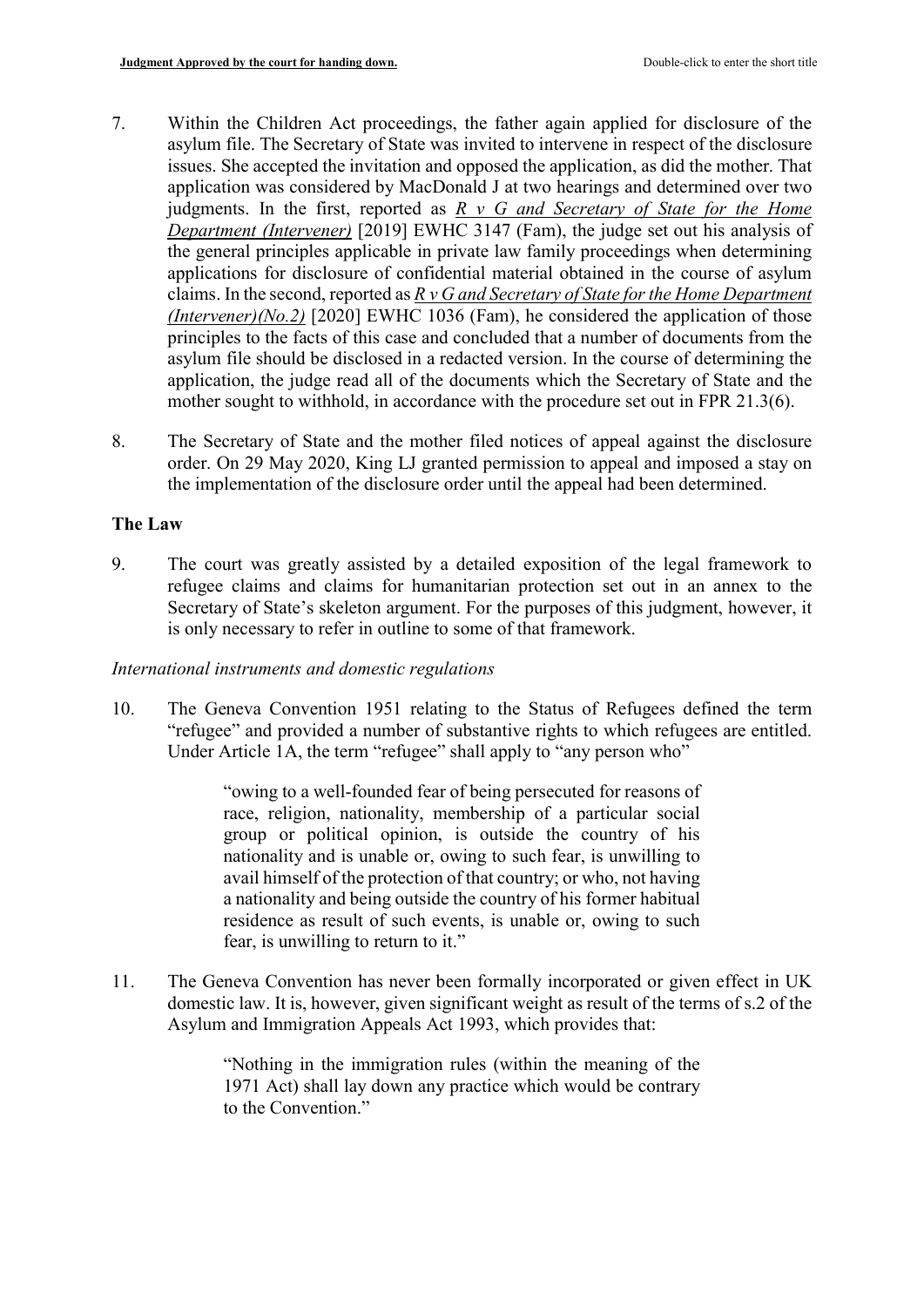12. The extent to which the Convention is applicable in domestic law was described by Stanley Burnton LJ in *EN* (Serbia) *v* Secretary of State for the Home Department [2010] QB 633 in these terms:

> "So far as the Refugee Convention as a whole is concerned, Parliament has legislated in section 2 of the Asylum and Immigration Act 1993, but it did not do so in terms that would give the Refugee Convention the force of statute for all purposes. It expressly limited the force given to the Refugee Convention to the Immigration Rules. The Refugee Convention also affects the lawfulness of administrative practices and procedures, because, as Lord Steyn put it in  $\overline{R}$  (European Roma Rights Centre) v Immigration Officer at Prague Airport (United Nations High Comr for Refugees intervening) [2005] 2 AC 1, para 41: It is necessarily implicit in section 2 that no administrative practice or procedure may be adopted which would be contrary to the Convention. But to give the Refugee Convention any greater force or status under our law would be to go further than section 2 requires or permits, and in my judgment this is something the court cannot do."

13. Under Article 6(1) of the Treaty of the European Union, the UK is bound to act in accordance with the rights protected by the Charter of Fundamental Rights of the European Union. Article 18 of the Charter provides that:

> "The right to asylum shall be guaranteed with due respect for the rules of the Geneva Convention on 28 July 1951 and the Protocol of 31 January 1967 relating to the status of refugees and in accordance with the Treaty of the European Union and the Treaty on the Functioning of the European Union ...."

- 14. Council Directive 2004/83/EC is entitled "minimum standards for the qualification and status of third country nationals or stateless persons as refugees or as persons who otherwise need international protection and the content of the protection granted". Article 13 of the Directive requires the grant of "refugee status" to those recognised as refugees by a Member State and Article 18 provides for subsidiary protection for those who are at risk of serious harm but do not qualify as a refugee.
- 15. Council Directive 2005/85/EC (hereafter "the Procedures Directive") sets out "minimum standards on procedures in Member States for granting and withdrawing refugee status". It includes the following recitals:

"(7) It is in the very nature of minimum standards that Member States should have the power to introduce or maintain more favourable provisions for third country nationals or stateless persons who ask for international protection from a Member State, where such a request is understood to be on the grounds that the person is a refugee within the meaning of Article 1(A) of the Geneva Convention.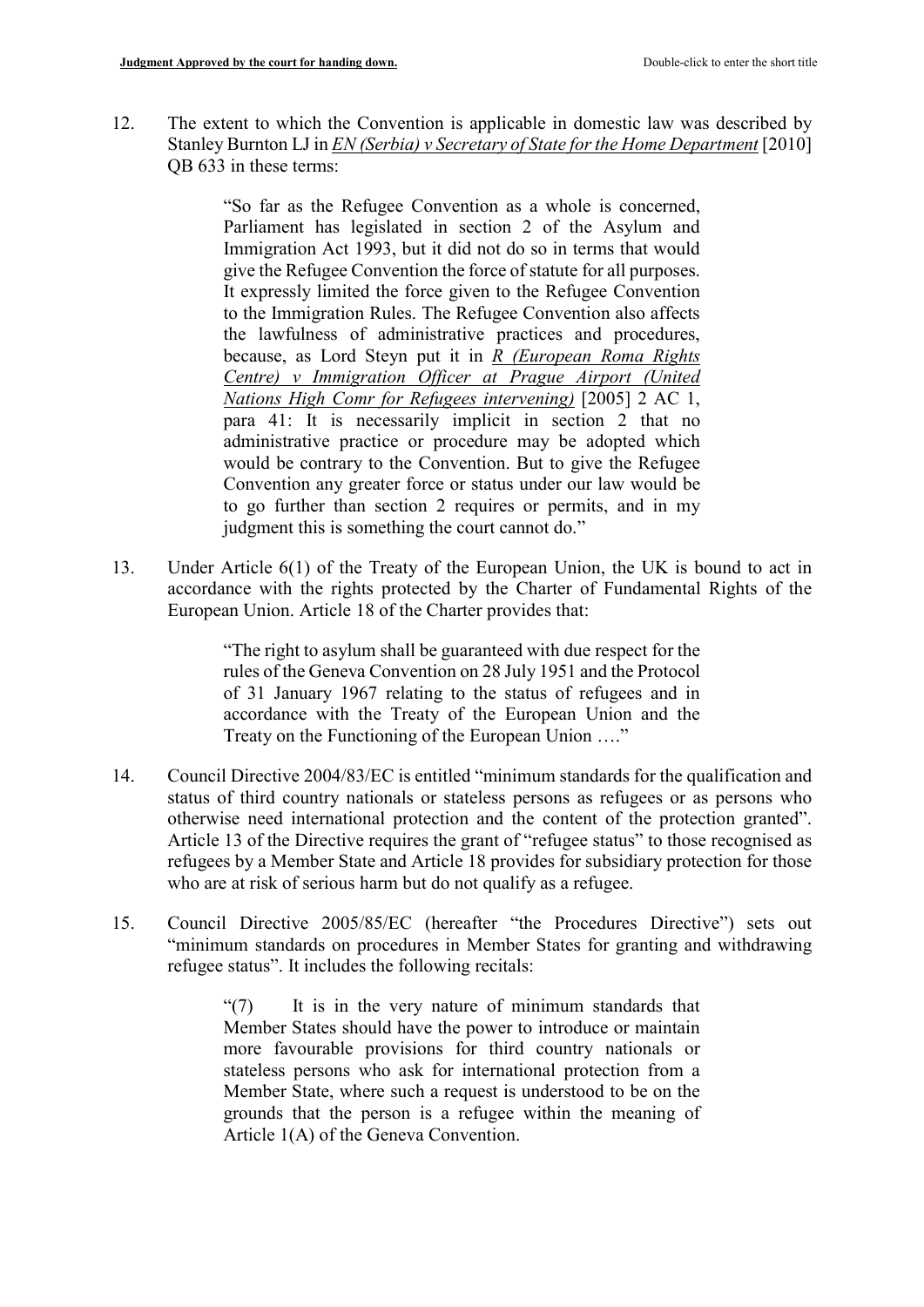(8) This Directive respects the fundamental rights and observes the principles recognised in particular by the Charter of Fundamental Rights of the European Union."

Article 22 of the Procedures Directive provides:

"For the purposes of examining individual cases, Member States shall not:

- (a) directly disclose information regarding individual applications for asylum, or the fact that an application has been made, to the alleged actor(s) of persecution of the applicant for asylum;
- (b) obtain any information from the alleged actor(s) of persecution in a manner that would result in such actor(s) being directly informed of the fact that an application has been made by the applicant in question, and would jeopardise the physical integrity of the applicant and his/her dependents, or the liberty and security of his/her family members still living in the country of origin."

Article 41 of the Procedures Directive obliges Member States to:

"ensure that authorities implementing this Directive are bound by the confidentiality principle as defined in national law in relation to any information they obtain in the course of their work."

16. In accordance with the 2004 Council Directive, the term "refugee" is defined in UK domestic law in regulation 2 of the Refugee or Person in Need of International Protection (Qualification) Regulations 2006 as meaning a person who falls within the Geneva Convention. The Immigration Rules have been drafted in terms which ensure compliance with the two Council Directives. Thus, under paragraph 334(v) of the Rules, an applicant will be granted asylum in the UK if the Secretary of State is satisfied that:

> "refusing his application would result in him being required to go … in breach of the Geneva Convention to a country in which his life or freedom will be threatened on account of his race, religion, nationality, political opinion or membership of a particular social group."

Paragraph 339IA provides:

"For the purposes of examining individual applications for asylum:

(i) information provided in support of an application and the fact that an application has been made shall not be disclosed to the alleged actor(s) of persecution of the applicant, and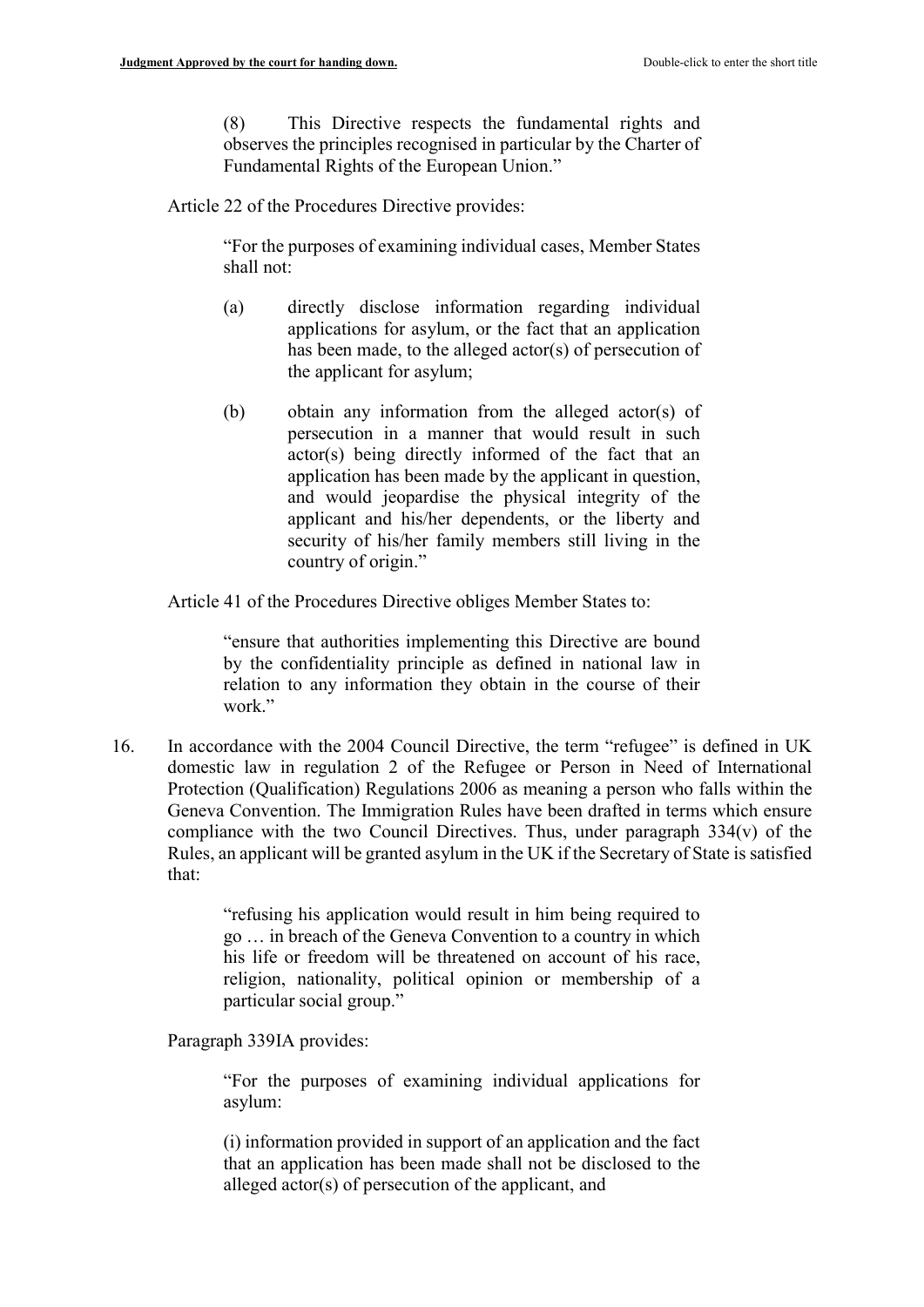(ii) information shall not be obtained from the alleged actor(s) of persecution that would result in their being directly informed that an application for asylum has been made by the applicant in question and would jeopardise the physical integrity of the applicant and their dependents, or the liberty and security of their family members still living in the country of origin."

17. The rules of court set out the procedure to be followed when deciding whether documents should be disclosed into court proceedings. In family proceedings, the procedure to be followed in such circumstances is set out in Family Procedure Rules rule 21.3:

> "(1) A person may apply, without notice, for an order permitting that person to withhold disclosure of a document on the ground that disclosure would damage the public interest.

> (2) Unless the court otherwise orders, an order of the court under paragraph (1)

- (a) must not be served on any other person; and
- (b) must not be open to inspection by any other person.

(3) A person who wishes to claim a right or a duty to withhold inspection of a document, or part of a document, must state in writing

- (a) the right or duty claim; and
- (b) the grounds on which that right or duty is claimed.

(4) The statement referred to in paragraph (3) must be made to the person wishing to inspect the document.

(5) A party may apply to the court to decide whether a claim made under paragraph (3) should be upheld.

(6) Where the court is deciding an application under paragraph  $(1)$  or  $(3)$  it may

(a) require the person seeking to withhold disclosure or inspection of a document to produce that document to the court; and

(b) invite any person, whether or not a party, to make representations.

(7) An application under paragraph (1) or (3) must be supported by evidence.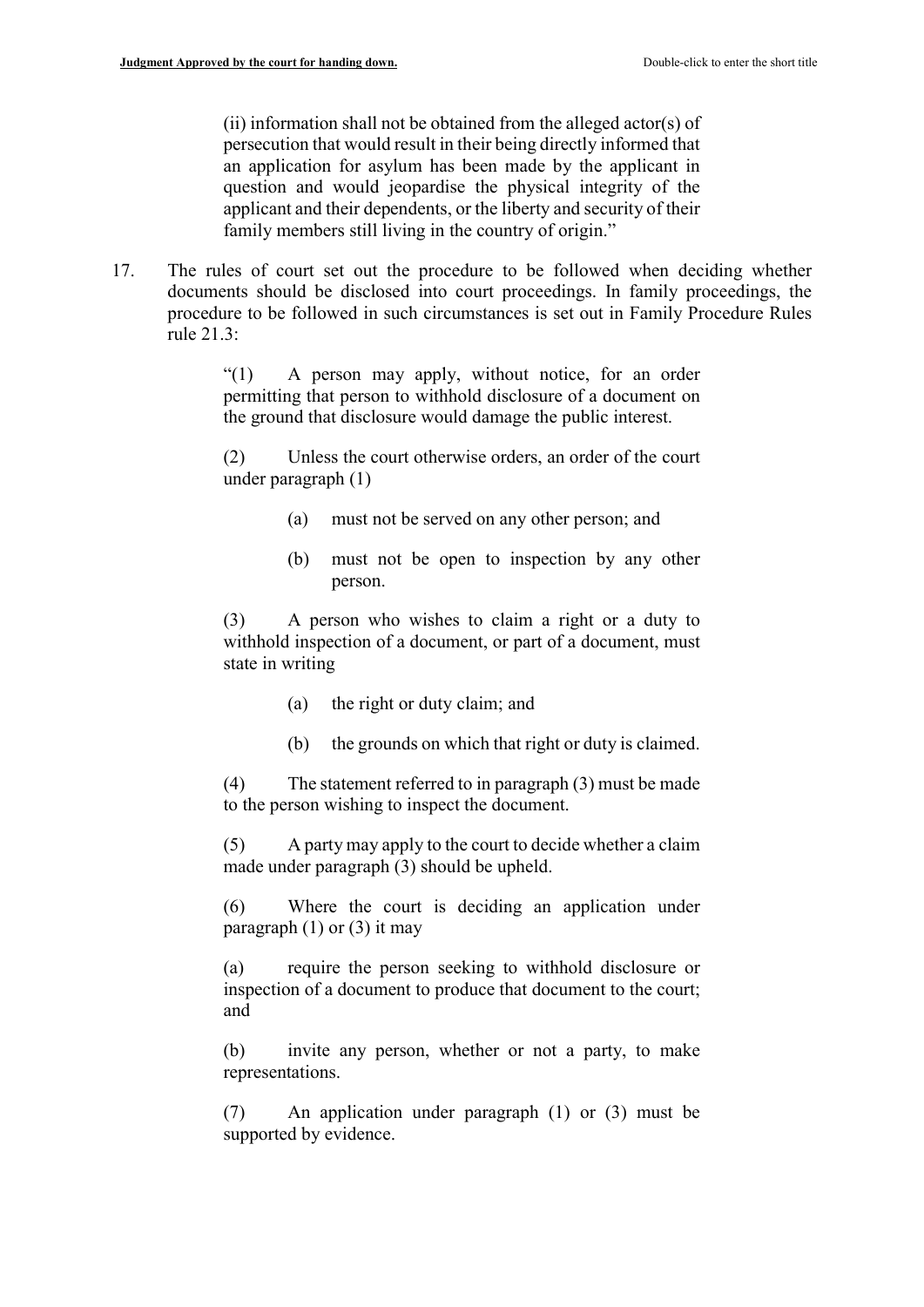(8) This Part does not affect any rule of law which permits or requires a document to be withheld from disclosure or inspection on the grounds that its disclosure or inspection would damage the public interest."

The terms of the rule follow almost precisely the provision in civil proceedings in CPR 31.19.

# Case law

18. In Science Research Council v Nasse [1980] AC 1028 at page 1065, Lord Wilberforce observed:

> "There is no principle in English law by which documents are protected from discovery by reason of confidentiality alone."

 The approach to be followed by a court when deciding whether confidential documents should be disclosed into proceedings has been broadly settled for many years. It was summarised by Lord Cross of Chelsea in Alfred Crompton Amusement Machines v Customs and Excise Commissioners (No.2) [1974] AC 405 at p413:

"What the court has to do is to weigh on the one hand the considerations which suggest that it is in the public interest that the documents in question should be disclosed and on the other hand those which suggest that it is in the public interest that they should not be disclosed and to balance one against the other."

19. Since the incorporation of the European Convention on Human Rights ("EHCR") into our law via the Human Rights Act 1998, this weighing up of considerations has been expressed in terms of a balancing of competing ECHR rights. The approach to be adopted was summarised by Maurice Kay LJ in this court (sitting with Munby and Tomlinson LJJ) in Durham County Council v Dunn [2012] EWCA Civ 1654:

> "First, obligations in relation to disclosure and inspection arise only when the relevance test is satisfied. Relevance can include "train of inquiry" points which are not merely fishing expeditions. This is a matter of fact, degree and proportionality. Secondly, if the relevance test is satisfied, it is for the party or person in possession of the document or who would be adversely affected by its disclosure or inspection to assert exemption from disclosure or inspection. Thirdly, any ensuing dispute falls to be determined ultimately by a balancing exercise, having regard to the fair trial rights of the party seeking disclosure or inspection and the privacy or confidentiality rights of the other party and any person whose rights may require protection. It will generally involve a consideration of competing ECHR rights. Fourthly, the denial of disclosure or inspection is limited to circumstances where such denial is strictly necessary. Fifthly, in some cases the balance may need to be struck by a limited or restricted order which respects a protected interest by such things as redaction, confidentiality rings, anonymity in the proceedings or other such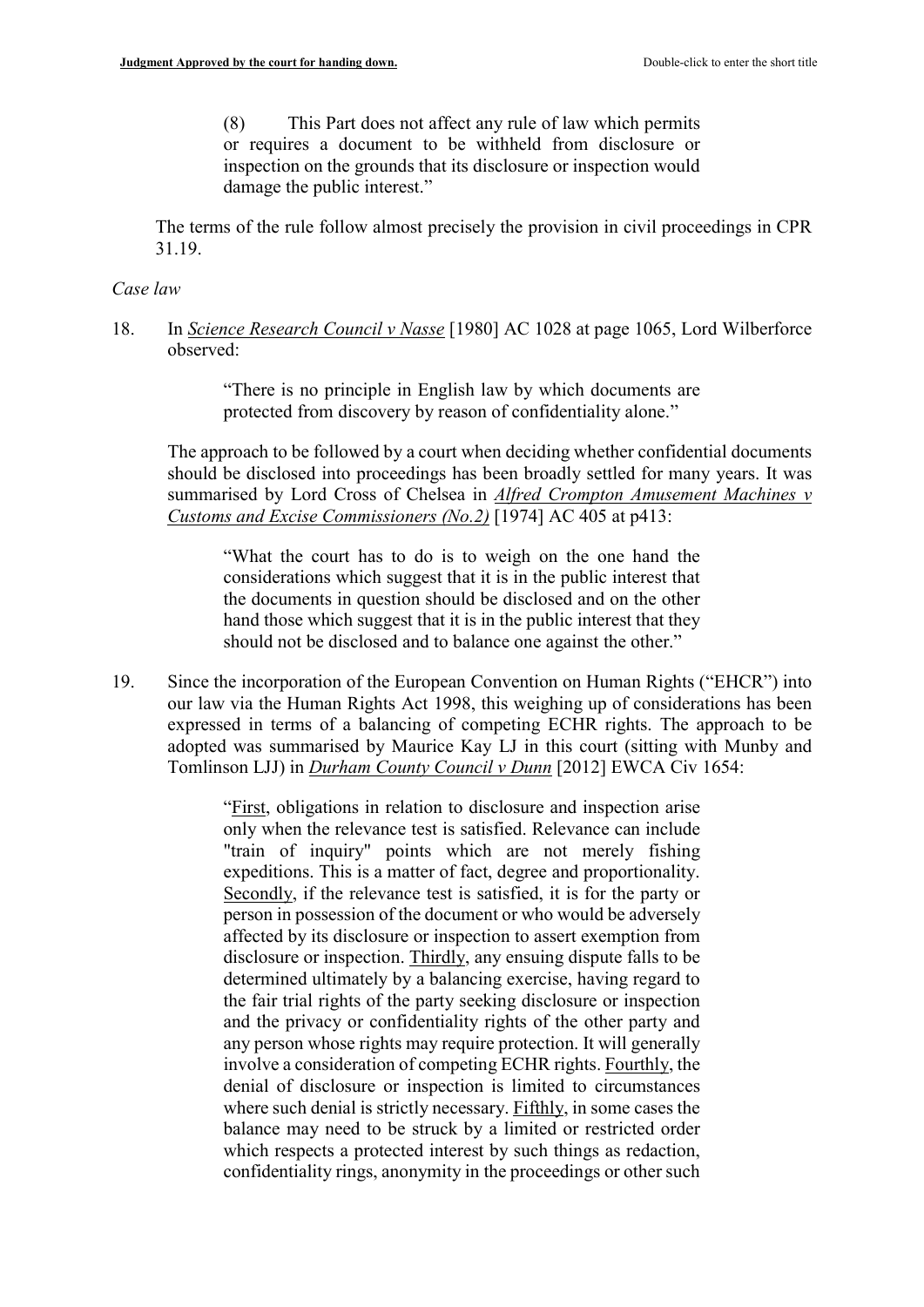order. Again, the limitation or restriction must satisfy the test of strict necessity."

20. In conducting the balancing exercise, appropriate weight must be attached to the parties' rights to a fair trial under Article 6 of ECHR. In Re B (Disclosure to Other Parties) [2001] 2 FLR 1017 at paragraph 89, Munby J (as he then was) set out the following principle:

> "Although, as I have acknowledged, the class of cases in which it may be appropriate to restrict a litigant's access to documents is somewhat wider than has hitherto been recognised, it remains the fact, in my judgment, that such cases will remain very much the exception and not the rule. It remains the fact that all such cases require the most anxious, rigorous and vigilant scrutiny. It is for those who seek to restrain the disclosure of papers to a litigant to make good their claim and to demonstrate with precision exactly which documents or classes of documents require to be withheld. The burden on them is a heavy one. Only if the case for non-disclosure is convincingly and compellingly demonstrated will an order be made. No such order should be made unless the situation imperatively demands it. No such order should extend any further than is necessary. The test, at the end of the day, is one of strict necessity. In most cases the needs of a fair trial will demand that there be no restrictions on disclosure. Even if a case for restrictions is made out, the restrictions must go no further than is strictly necessary."

This approach, and in particular the passage cited above, was endorsed by this court in Re B, R and C (Children) [2002] EWCA Civ 1825.

21. In  $R v$  McGeough [2015] UKSC 52, the Supreme Court considered arguments advanced by a defendant in criminal proceedings against the disclosure into the proceedings of information he had disclosed in support of an asylum application in Sweden. Lord Kerr, with whom the other Justices agreed, put forward the following analysis of the extent of confidentiality attaching to such information:

> "22. The need for candour in the completion of an application for asylum is self-evident. But this should not be regarded as giving rise to an inevitable requirement that all information thereby disclosed must be preserved in confidence in every circumstance. Obviously, such information should not be disclosed to those who have persecuted the applicant and this consideration underlies article 22 of the Procedures Directive ….

> 23. As the appellant has properly accepted, there is no explicit requirement in this provision that material disclosed by an applicant for asylum should be preserved in confidence for all time and from all agencies. On the contrary, the stipulation is that it should not be disclosed to alleged actors of persecution and the injunction against its disclosure is specifically related to the process of examination of individual cases. The appellant's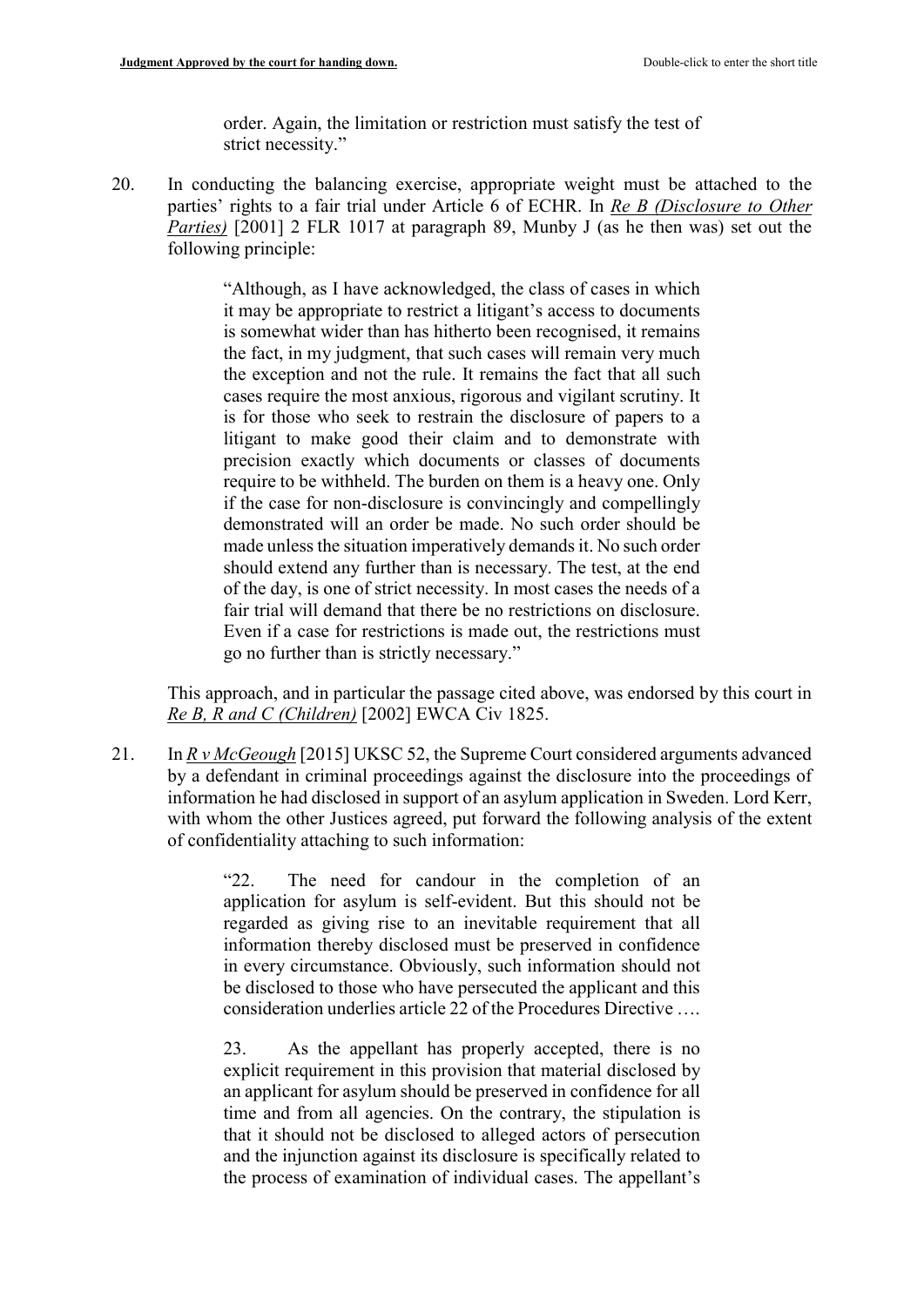case had been examined and his application had been refused. The trigger for such confidentiality as article 22 provides for was simply not present.

24. The appellant is therefore obliged to argue that the need for continuing confidentiality in his case arises by implication from the overall purpose of the Directive. But neither article 22 nor article 41 provides support for that claim. Article 22 is framed for a specific purpose and in a deliberately precise way. To imply into its provisions a general duty to keep confidential all material supplied in support of an asylum application would unwarrantably enlarge its scope beyond its obvious intended purpose.

25. Article 41 provides: "Member States shall ensure that authorities implementing this Directive are bound by the confidentiality principle as defined in national law, in relation to any information they obtain in the course of their work."

26. It is not disputed that Swedish national law does not define "the confidentiality principle" as extending to the nondisclosure of information supplied in support of an asylum application, where that application has been unsuccessful. On the contrary, the tradition of the law in that country is that information generated by such applications should enter the public domain. Article 41 cannot assist the appellant, therefore.

27. Neither of the specific provisions of the Directive that the appellant has prayed in aid supports the proposition that its overall purpose was to encourage candour by ensuring general confidentiality for information supplied in support of an application for asylum. The Directive in fact makes precise provision for the circumstances in which confidentiality should be maintained. It would therefore be clearly inconsistent with the framework of the Directive to imply a general charter of confidentiality for such material.

28. The fact, if indeed it be the fact, that material which an applicant for asylum in the United Kingdom supplied, in circumstances such as those which confronted the appellant when making his application in Sweden, would not be disclosed here, likewise cannot assist his case. The information which the Swedish authorities provided was properly and legally supplied. When the authorities in this country obtained that material, they had a legal obligation to make appropriate use of it, if, as it did, it revealed criminal activity on the appellant's part."

22. In  $F v M$  and another (Joint Council for the Welfare of Immigrants intervening). [2017] EWHC 949 (Fam), Hayden J had to consider by way of preliminary issue whether the decision of the Home Secretary to grant a child, A, refugee status provided an absolute bar to the court in family proceedings ordering his return to another country and, if so,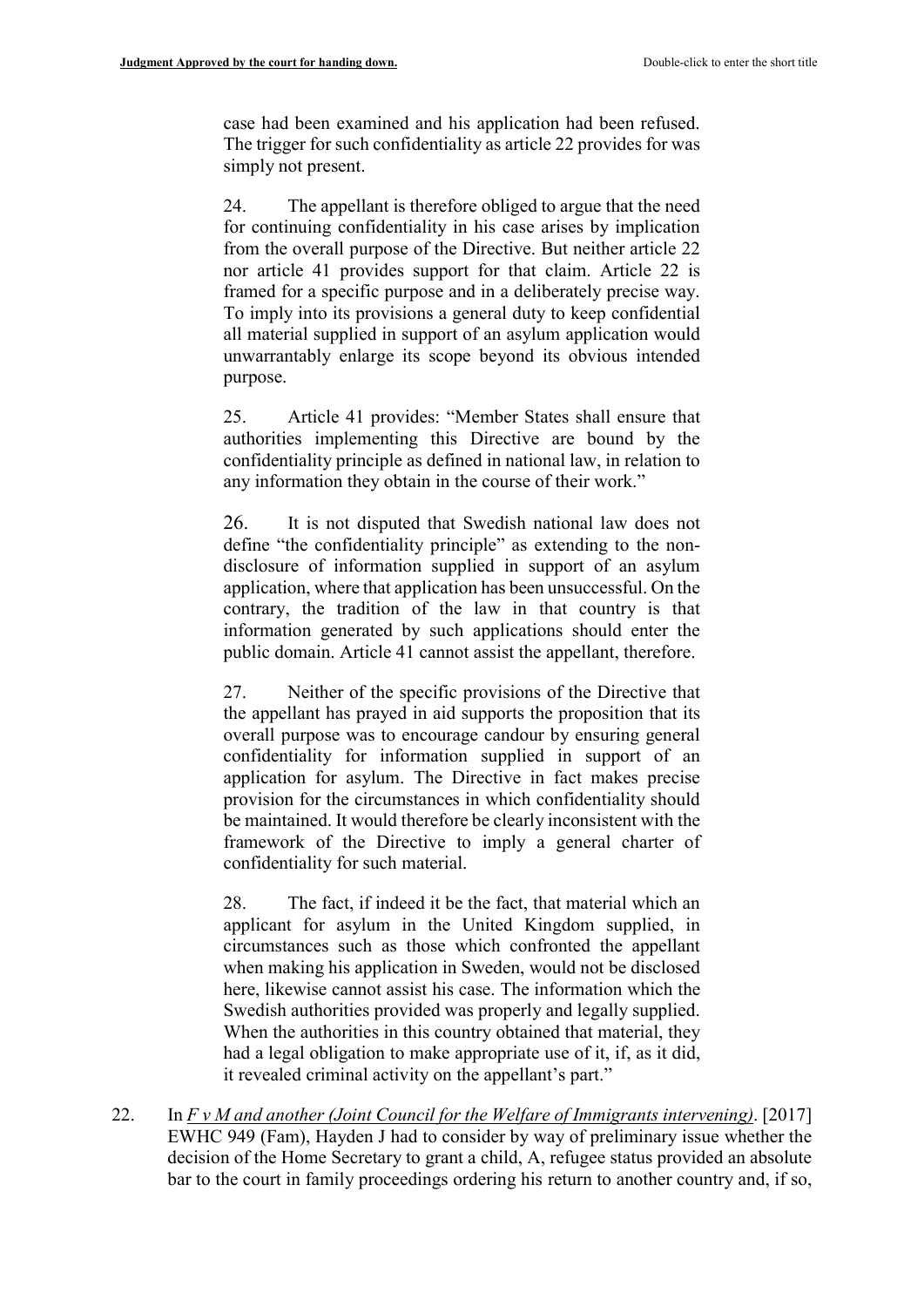by what process the child's father, F, could challenge the refugee status, given that he denied allegations made against him on which the asylum claim had been based. Hayden J held that the cumulative effect of the Geneva Convention, immigration legislation and rules, and the two Council Directives cited above was that the determination of the refugee status of any adult or child fell entirely within an area entrusted by Parliament to the Home Secretary so that the court in family proceedings could not intervene. He added, however, that, were the court to make findings of fact which undermined the allegations in which the asylum claim had been based, the Home Secretary would be duty-bound to reconsider her decision to grant asylum.

23. In the course of his judgment, Hayden J made a number of observations about the extent of the confidentiality attaching to documents generated by the asylum process. At paragraph 52, he described as "compelling" the submission made to him on behalf of the Secretary of State that:

> "confidentiality is a vital element for the working of the asylum system …. The need for those seeking asylum to have confidence that the information they provide will not be made public means that there is a compelling public interest in ensuring that this confidentiality is protected. This applies a fortiori to those granted refugee status."

Later in the judgment, Hayden J continued:

"60. Whilst it is undoubtedly correct that both F and A's Article 8 rights are engaged here and that procedural fairness is an indivisible facet of these rights, it is equally important to recognise that the duty of confidence to the claimant, in common law, also falls within the embrace of Article 8 (see Campbell v MNG Ltd [2004] UKHL 22). More widely, this reasonable expectation of privacy is intrinsic to the operation both of the asylum system generally and the proper discharge by the UK of its obligations under the Refugee Convention, QD and ECHR. Mr Norton and Mr Payne [counsel for the Home Secretary] address this necessary analysis of the competing rights and interests in play in these terms:

"Accordingly, when considering whether to order disclosure the Court will need to consider whether disclosure would be compatible with the refugee's ECHR rights, and in particular their Article 3 and 8 rights. In addition, in considering proportionality under Article 8 the Court will need to attach particular weight to the wider powerful public interest in protecting the confidentiality of the asylum process. This is particularly so where the applicant for disclosure is the alleged persecutor. Against these considerations the Court will need to weigh, in the case of an application made by a family member, any adverse Article 6 and/or 8 impact of disclosure not being provided to the person making the application. The SSHD's position is that only where an exceptional case is established by an applicant will disclosure be necessary."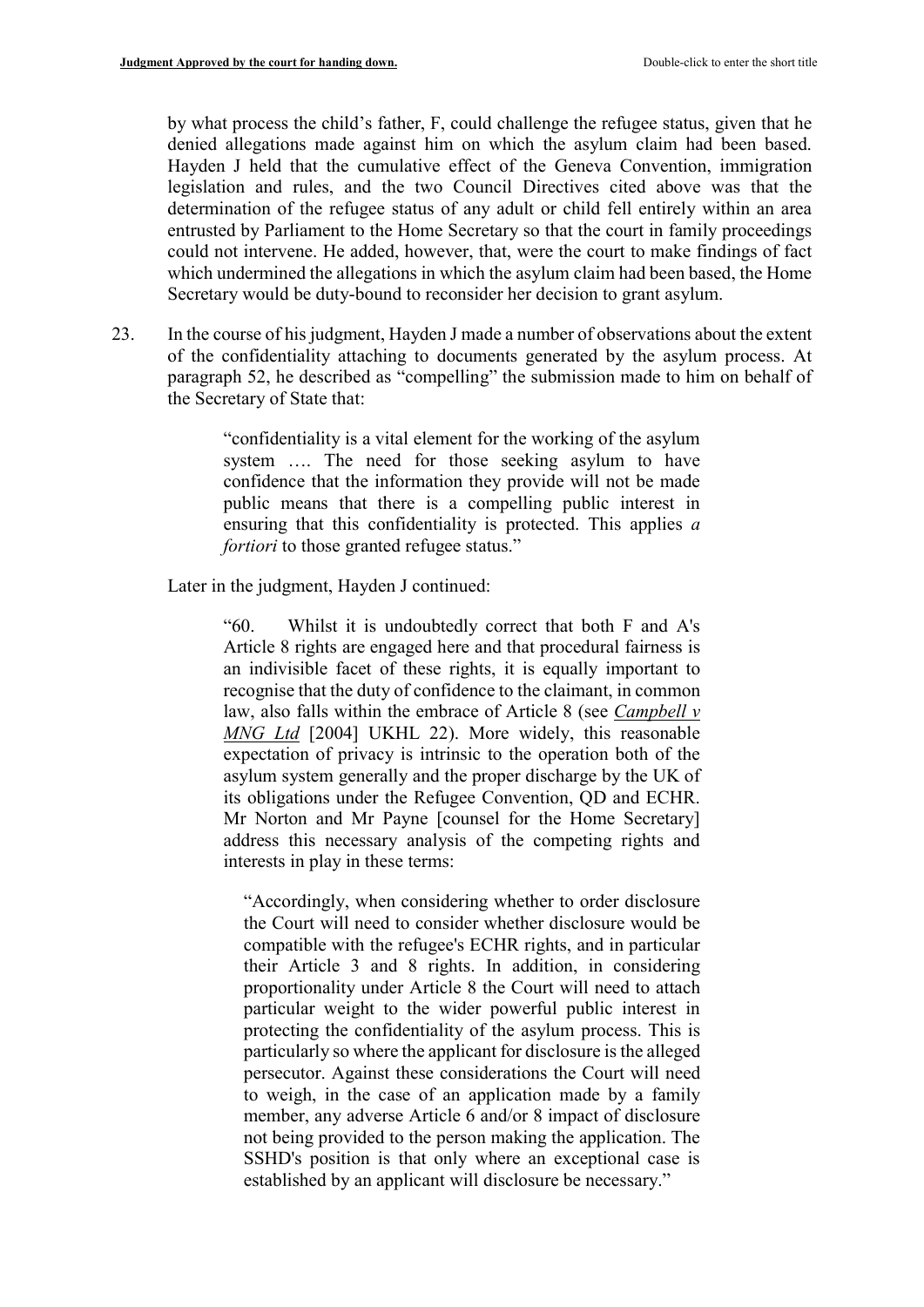61. Whilst I accept and endorse much of this, I am not prepared to agree with the submission that 'only where an exceptional case is established by an applicant, will disclosure be necessary'. It may be that the balancing of the competing rights may lead to disclosure in only a very limited number of cases but effectively to create a presumption that disclosure should be 'exceptional' is corrosive of the integrity of the balancing exercise itself.

62. It also requires to be stated that the SSHD will frequently be better placed than the Court to conduct the balancing exercise when identifying whether or to what extent disclosure should take place."

# The judgments in this case

24. In his first judgment,  $R \vee G$  and Secretary of State for the Home Department (Intervener), having considered the provisions of the international convention, statute and European and domestic regulation, and the case law to which he had been referred, MacDonald J drew these conclusions about the confidentiality of documents filed in support of an asylum application:

> "62. I recognise, as highlighted by Mr Devereux and Ms Chaudhry, that in  $R \, v \, McGeough$  the Supreme Court held, by reference to the terms of Council Directive 2005/85/EC, that information supplied in support of an application for asylum that has concluded does not have a general character of confidentiality. However, as I have highlighted above, some care must be taken with that decision in the context of the facts of this case.

> 63. In  $R \vee McGeough$  the Supreme Court was concerned with the effect of *Swedish* national law, which does not define the confidentiality principle as extending to the non-disclosure of information supplied in support of an asylum application where that application has been unsuccessful, the law in that country being that information generated by such applications should enter the public domain. Within this context, the decision in  $R \, \nu$  McGeough can be distinguished from the situation with which this court is concerned, namely the effect of domestic law on the question of confidentiality. Further, and within that context, the Supreme Court did not reach a settled conclusion on the position in this jurisdiction in circumstances where, on the evidence available to this court, information from an asylum application will not be publicly disclosed following the conclusion of that application.

> 64. Within this context, when considering the nature and extent of the confidentiality that attaches to documents from the mother's concluded asylum application, I am satisfied that this court must take into account the manner in which that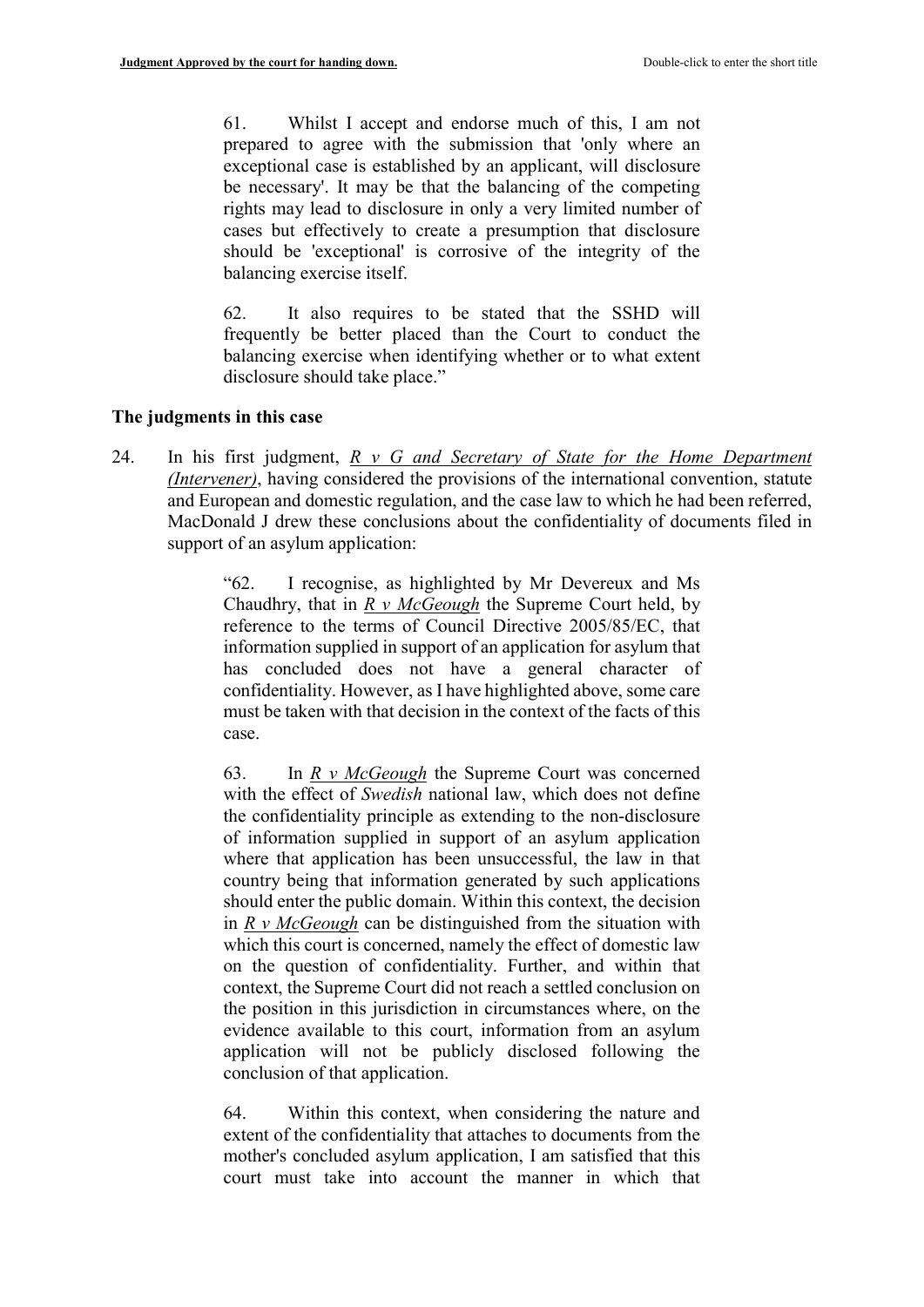information has been and is treated administratively in this jurisdiction. The evidence before the court demonstrates that upon making the application, the mother was given assurances of confidentiality with respect to the information she provided to the Secretary of State in support of her application for asylum, namely that the information she provided would be treated as confidential and will only be disclosed where there is a requirement of the law to do so. Further, there is nothing in the evidence before the court to demonstrate that, upon an asylum claim being successful, the information in support of that claim is made public or otherwise treated in a manner that suggests the assurances of confidentiality given upon application cease to operate. Indeed, all the information before the court suggests that the confidentiality of such information continues to be jealously guarded by the Secretary of State, in particular with respect to any alleged persecutor.

65. In these circumstances, whilst the court must have regard to the fact that neither the Refugee Convention, the EU Charter and Directives or the Immigration Rules provide for blanket confidentiality with respect to any alleged persecutor, as recognised by Hayden J in  $F v M$  there is a duty of confidence at common law owed to a person claiming asylum in respect of the information they provide in support of that claim. Accordingly, the information in issue in this case remains material to which confidentiality attaches where it has come to the knowledge of the Secretary of State in circumstances where the Secretary of State has agreed that the information is confidential and will only be disclosed where there is a requirement of the law to do so.

66. As also recognised by Hayden J in  $F v M$ , there is also a public interest in maintaining the confidentiality that arises, the trust that is engendered by a system that maintains such confidentiality being, as Hayden J observed, intrinsic to the operation of both the asylum system generally and the proper discharge by the United Kingdom of its obligations under the Refugee Convention, the EU Directive and the European Convention to those who are vulnerable by reason of, for example, discrimination, ill-treatment or torture. Within this context, I accept that there is also a compelling public interest in ensuring that the confidentiality of the asylum process is protected."

He then proceeded to consider the conduct of the balancing exercise when determining an application for disclosure of confidential asylum documents.

"67. I am equally satisfied that, whilst the question of disclosure into family proceedings of documents from an asylum claim falls to be determined within the context of the confidential nature of the information submitted in support of an asylum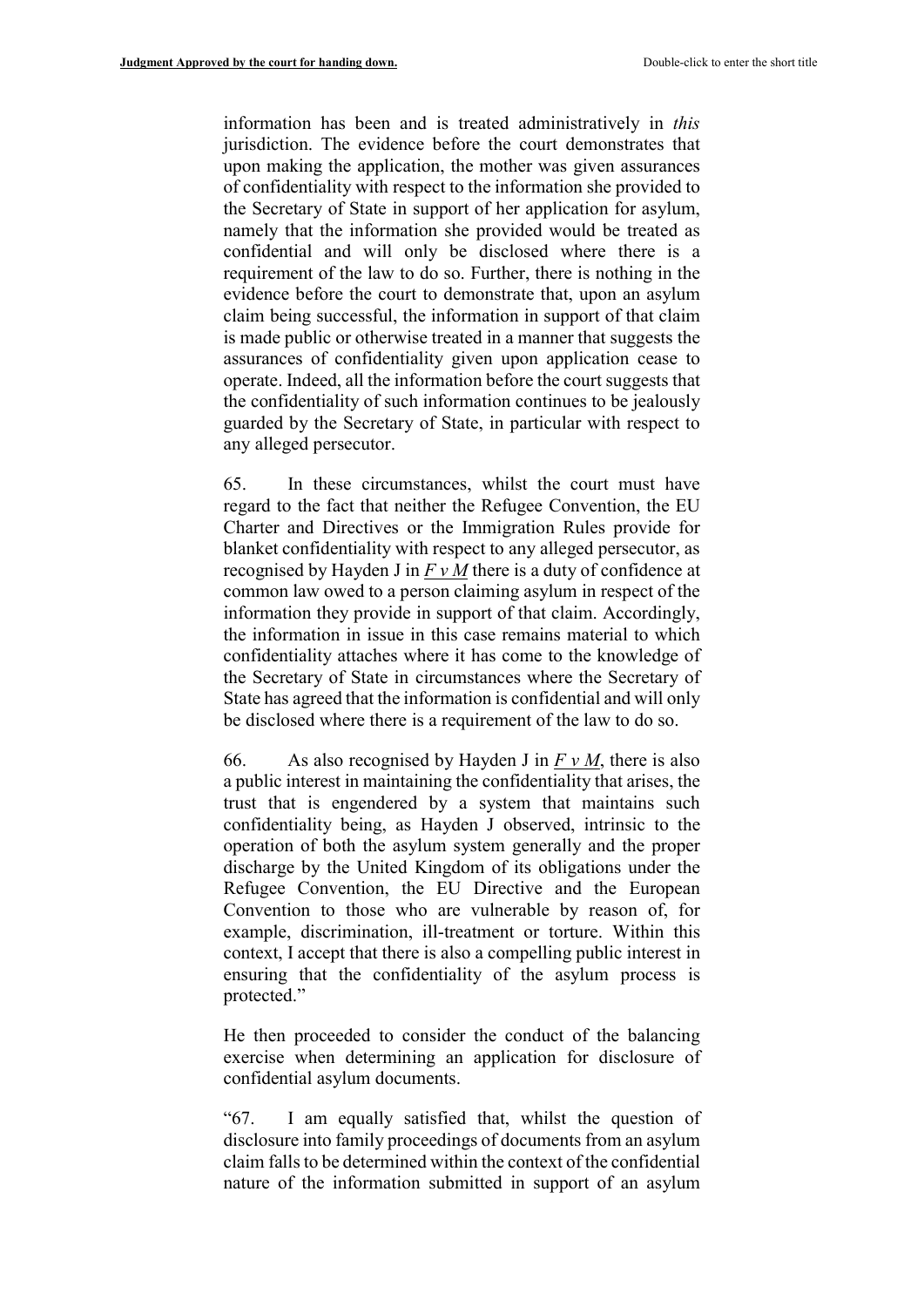application and the wider public interest in maintaining the confidentiality of the asylum process as set out above, the foregoing principles do not prevent a court ordering disclosure and inspection of such documents into proceedings under the Children Act 1989 in an appropriate case.

68. Whether disclosure and inspection is appropriate in a given case will depend on the outcome of a balancing exercise that weighs the rights of each individual concerned (including third parties whose rights may be affected by disclosure, for example family members who remain in the refugee's country of origin), the welfare of the subject child or children and the confidential nature of the documents that are the subject of the application and the wider public interest in maintaining public confidence in the asylum process.

69. Depending on the facts of the case, the rights engaged may include the rights of the refugee (and potentially third parties) under Art 2 and Art 3 of the ECHR and will include the rights of the refugee under Art 8, the rights under Art 6 and Art 8 of the party seeking disclosure and the rights of the child under Art 8. As Munby LJ (as he then was) observed in Durham County Council v Dunn at [45]:

'The reality now in the Family Division is that disputes about the ambit of disclosure, whether in relation to social work records or other types of document, are framed in terms of the need to identify, evaluate and weigh the various Convention rights that are in play in the particular case: typically Article 6 and Article 8 but also on occasions Articles 2, 3 and 10.'

 70. Whilst no right will start with preferential weight, the authorities make clear that, when considering questions of disclosure and inspection, the court is required jealously to guard the Art 6 right of the parties to a fair trial. Within this context, the court will bear in mind at all times that it is a fundamental principle of fairness and natural justice that a party is entitled to have sight of all materials which may be taken into account by the court when reaching a decision adverse to that party, including the determination of any allegations levelled at them. Any qualification of the right to see documents relevant to the issue to be determined by the court will only be acceptable if directed towards that clear and proper objective and any nondisclosure must be limited to what the situation imperatively demands and will be justified only when the case for nondisclosure is compelling or strictly necessary. To this end, the court will be rigorous in its examination of the feared harm disclosure will cause.

 71. Within that latter context, the confidential nature of the material submitted in support of an asylum claim, and the public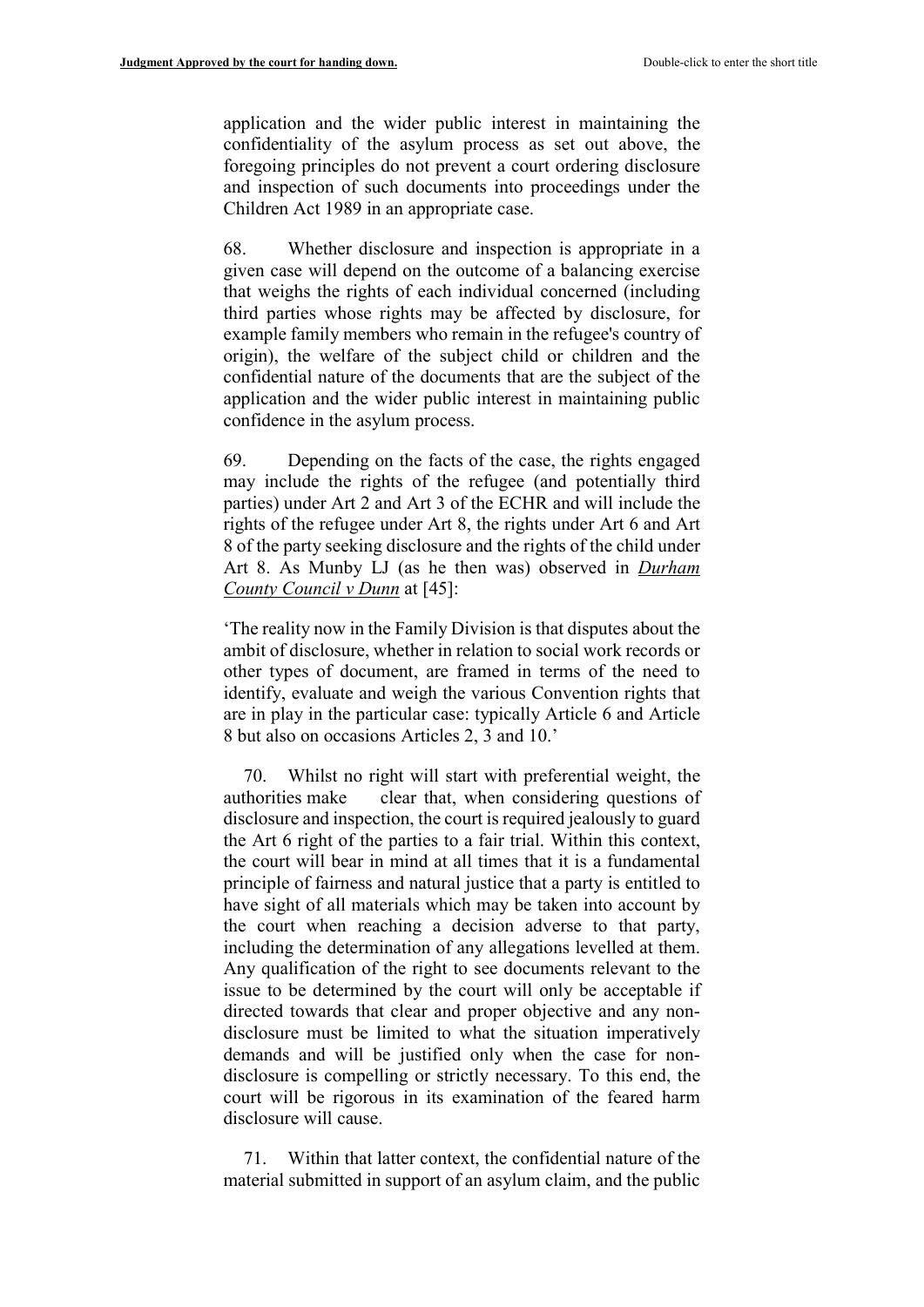interest in maintaining public confidence in the asylum system by ensuring vulnerable people are willing to provide candid and complete information in support of their applications, will attract significant weight in the balancing exercise. However, whilst Mr Payne sought to resurrect the argument he ran before Hayden J in  $F v M$  that, within the context of the cardinal importance of confidentiality to an effective asylum process, a presumption of exceptional circumstances applies to questions of the disclosure of documents from the asylum process, I too reject that submission. There is no presumption of exceptionality when it comes to considering the disclosure of asylum documents into proceedings under the Children Act 1989. I agree with Hayden J that to introduce such a presumption would be corrosive of the efficacy of the balancing exercise the court is required to undertake.

 72. Paragraph 339 IA of the Immigration Rules (reflecting Art 22 of Directive 2005/85 EC) makes clear that information provided in support of an application and the fact that an application has been made shall not be disclosed to the alleged actor(s) of persecution of the applicant. Within this context, I accept that it is difficult to see how a court could order disclosure of material in a pending asylum application into proceedings under the Children Act 1989 where the parent seeking disclosure is an or the alleged persecutor. However, having regard to the principles set out above, I am satisfied that the position is different where the application for asylum has been determined, either successfully or unsuccessfully.

 73. Mr Payne submits that provision of material to an alleged persecutor following a successful asylum claim into family proceedings can only take place in the most "exceptional" circumstances. However, in line with the decision of Hayden J in  $F \, v \, M$ , I have already rejected the notion that there is presumption of exceptionality when considering the question of disclosure. Further, in  $R \text{ } v$  McGeough the Supreme Court (in observations that were not dependent on the factual matters that distinguish that case from this one) made clear that Art 22 of Directive 2005/85/EC (from which Paragraph 339 IA of the Immigration Rules is derived) containing the prohibition on disclosure to an alleged perpetrator is specifically relates to the process of examination of the claim and does not extend beyond its determination. Within this context, nowhere in the Directive or the Immigration Rules is it suggested that a test of exceptionality applies following the successful (or unsuccessful) conclusion of an asylum claim. Within this context, whether disclosure and inspection takes place following a successful or unsuccessful claim for asylum will depend on the balancing exercise set out above executed by reference to the particular facts of the case.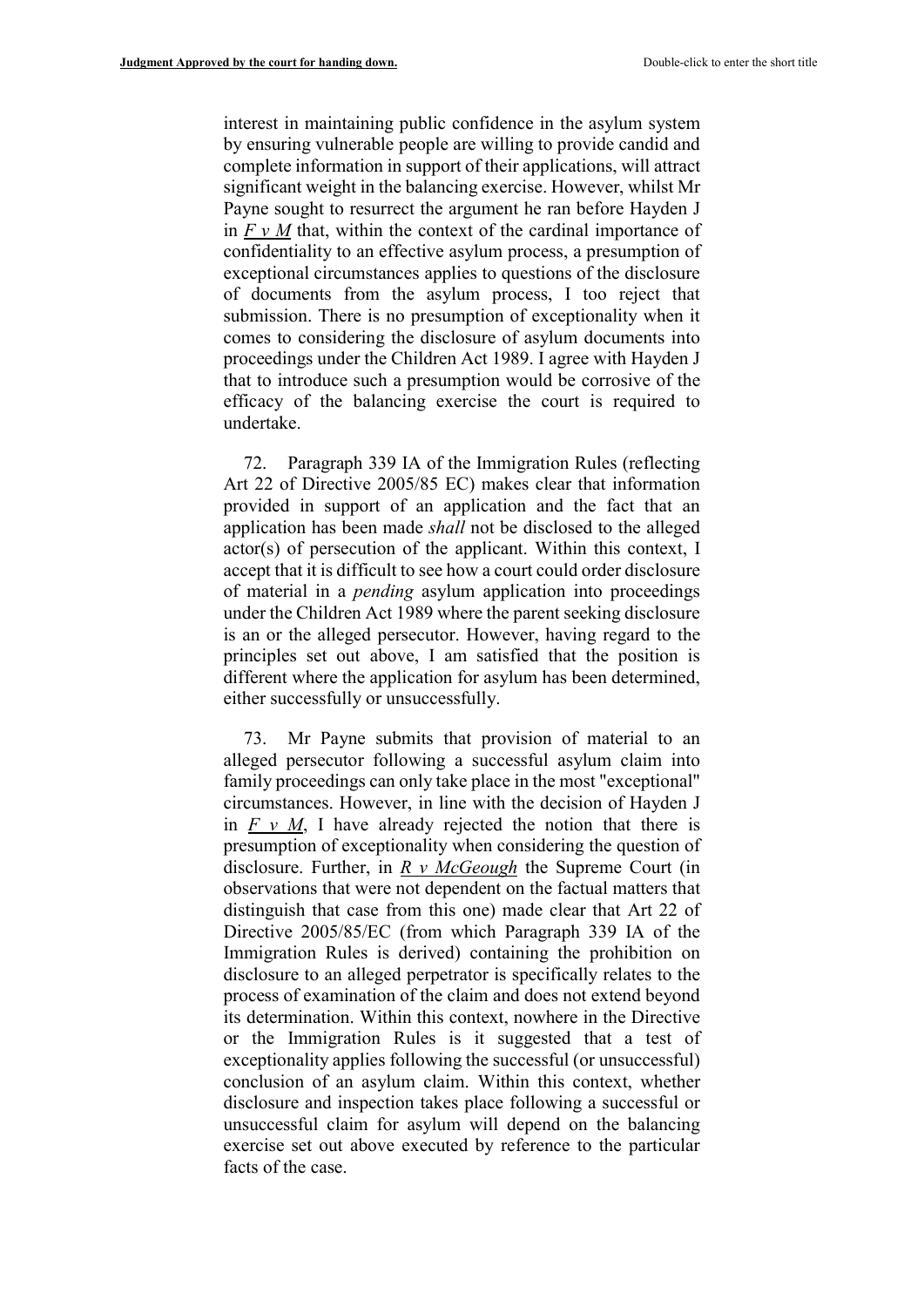74. Within this context, I cannot accept Mr Payne's submission that a prior finding of the Secretary of State or the First Tier Tribunal that the person seeking disclosure is a persecutor must mean that, at the outset, the scales are heavily weighted against disclosure and inspection following a successful claim for asylum. In some cases it may have that consequence, but it some cases it may not. Whether documents from the asylum process will be provided to an alleged persecutor who is a party to proceedings under the Children Act 1989 following a successful (or unsuccessful) claim depends on all of the facts of the individual case and the balance that is struck on the basis of those facts, having regard to the principles set out above."

- 25. In paragraph 77, MacDonald J then gave guidance as to the correct procedure to be followed under FPR rule 21.3 where a party to private law proceedings under the Children Act wishes to withhold disclosure and/or inspection of documents from the asylum process that he or she is otherwise required to disclose under the duty of full and frank disclosure. Having rejected a submission by the mother and the Secretary of State that the existence of material already available to the father negated the need for disclosure and inspection of the disputed material in this case, he then gave directions requiring the mother to produce to the court documentation from the asylum process she had received from the Secretary of State which she contended should not be disclosed or inspected by the father and for a process leading to the determination by the court of whether the material should be disclosed.
- 26. In the second judgment,  $R \vee G$  and Secretary of State for the Home Department (Intervener) (No.2), MacDonald J (at paragraph 13) reiterated the principles to be applied by citing paragraphs 68 to 74 of his first judgment. He recorded that counsel for the Secretary of State had made further submissions regarding the relative weight that the court should attach to the various factors informing the balancing exercise. By the date of the second hearing, the further application for asylum on behalf of the child had been made but not determined. The Secretary of State submitted that, whatever the outcome of the balancing exercise by reference to the legal principles set out in the previous judgement, any disclosure order could not take place until such time as the child's pending asylum application had been determined. Having summarised the submissions made on behalf of the parties and read the disputed documentation, the judge concluded that certain documents identified in paragraph 33 of the judgment should be disclosed, suitably redacted.
- 27. The judge proceeded to set out the reasons for his decision. First (at paragraph 34), he declared that, whilst it would not be appropriate for disclosure to take place until such time as the child's asylum application had been determined, he was satisfied that the balancing exercise could fairly be carried out prior to that determination. In so deciding, he had regard to the overriding objective in Part 1 of the FPR, in particular the duty to deal with issues expeditiously and saving expense, and the need to avoid a further hearing on the disclosure issue. Secondly, he declared (at paragraph 35) that he was satisfied that the documents identified met the test of relevance:

" … each touches and concerns the accounts given by the mother of the matters of fact now in issue before the court. As I have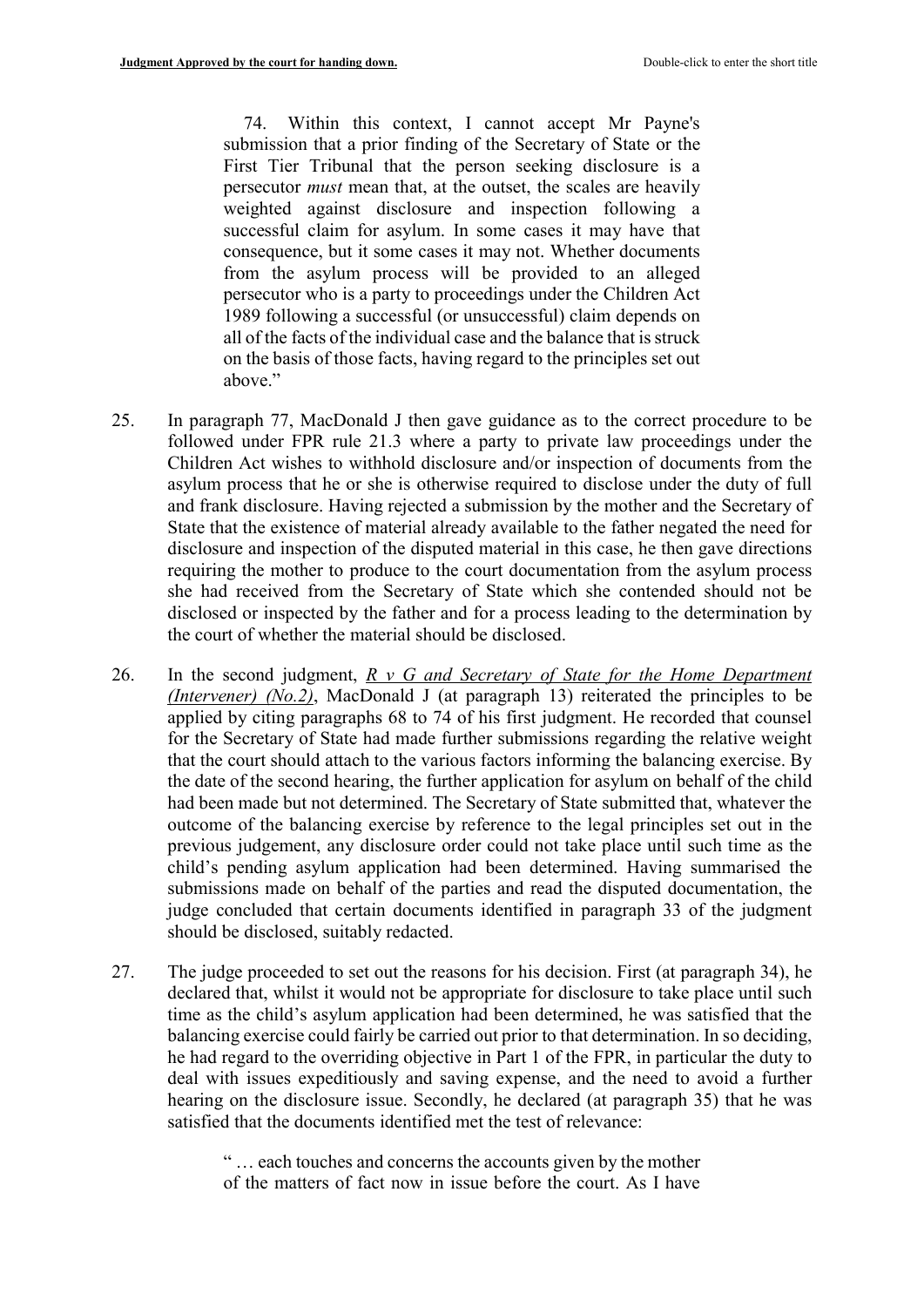observed, that documentary material might be said, prima facie, to lend some support to the mother's case in terms of a degree of consistency that is apparent across the accounts provided by the mother within the asylum process and the accounts provided by her within the family proceedings, as well as containing inconsistencies that offer potential lines of forensic enquiry for the father and are relevant of credibility of the mother. Within this context, the Secretary of State concedes that the documents in issue are, prima facie, relevant to the issues of fact before the court."

28. At paragraph 36, he summarised his approach to the balancing exercise in these terms:

"The court has to consider first whether disclosure of the material would involve a real possibility of significant harm to the child. If it would, the court should next consider whether the overall interests of the child would benefit from non-disclosure, weighing on the one hand the interest of the child in having the material properly tested, and on the other both the magnitude of the risk that harm will occur and the gravity of the harm if it does occur. If the court is satisfied that the interests of the child point towards non-disclosure, the next and final step is for the court to weigh that consideration, and its strength in the circumstances of the case, against the interest of the parent or other party in having an opportunity to see and respond to the material. In the latter regard the court should take into account the importance of the material to the issues in the case."

- 29. The judge then identified three factors which tended to militate against disclosure of information from the asylum documents in this case, namely (1) feared harm to the mother or third parties, (2) harm to the child and (3) "harm to the public interest in the operational integrity of the asylum system more widely as the result of the disclosure of material that is confidential to that system, such confidentiality being the very foundation of the system's efficacy" (paragraph 37).
- 30. With regard to the risk of harm to the mother, the judge observed (at paragraph 38) that no evidence has been adduced on her behalf articulating how disclosure would create a greater risk, given that the father was unaware of the mother's whereabouts in this country. He noted that the tribunal had concluded that, if the mother and child returned to their country of origin, there was a risk that they would be located by the father via family members, but concluded that, as they were now residing in this country, no such risk arose. Similarly, no evidence had been adduced as to the risk to third parties, and the judge observed that any such risk could be ameliorated by redaction of the documents. He reached a similar conclusion about the risk of harm to the child (paragraph 39). Indeed, it was his view that the greater risk of harm to the child lay in relevant evidence *not* being disclosed and the court reaching the wrong decision about welfare issues.
- 31. As for the contended risk of harm to the integrity of the asylum system, the judge (at paragraphs 41 to 43) stated that he placed significant weight on the importance of preserving confidentiality, which was important to the asylum process "on two levels".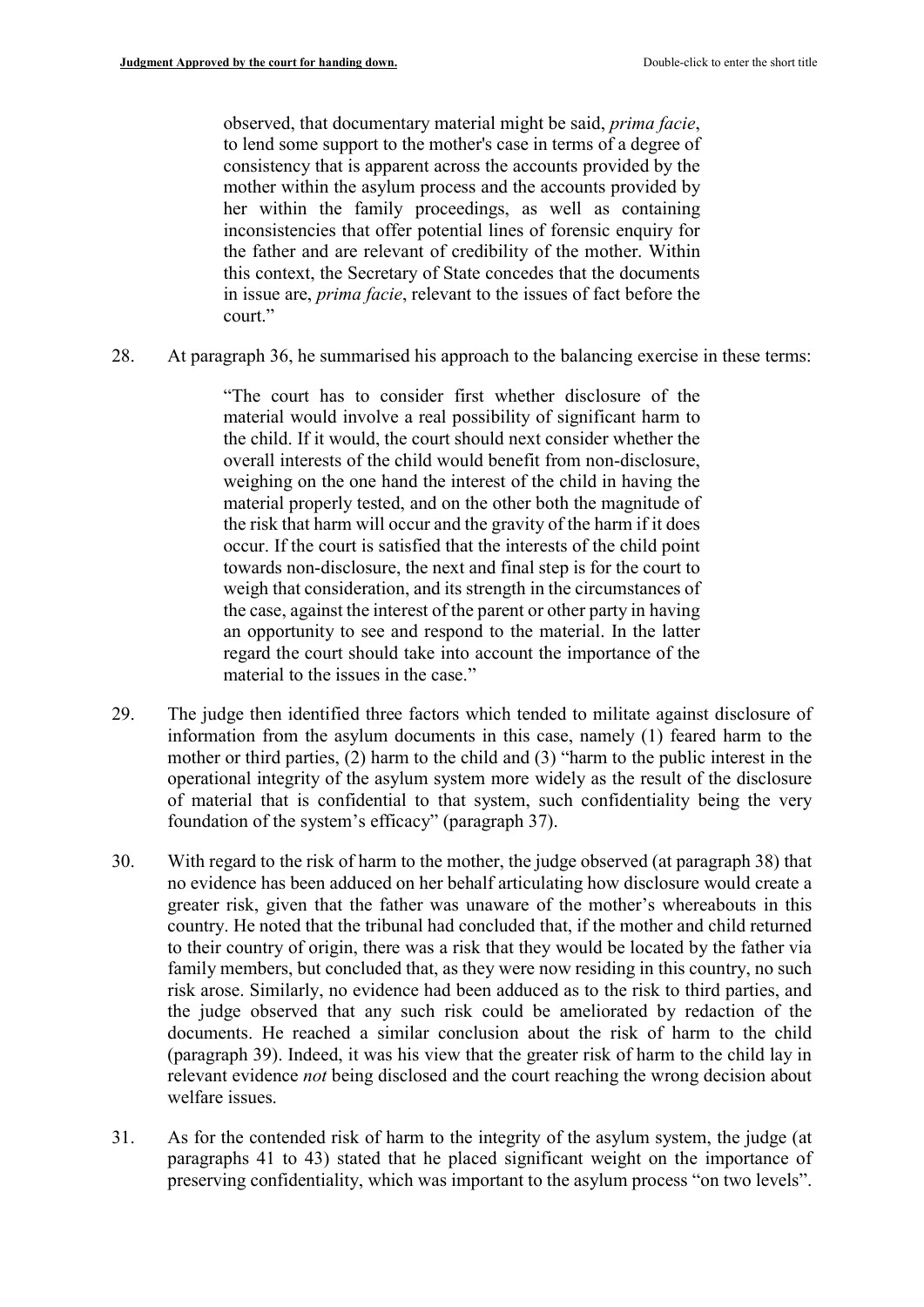"41. First, with respect to the individual asylum seeker, any breach of the confidentiality promised to that asylum seeker may risk harm to that person or to members of their family and to friends and acquaintances in their country of origin. Given the circumstances that drive individuals to seek asylum, such harm may extend to a breach the right to life under Art 2 or the right to freedom from torture or other cruel of inhuman treatment under Art 3 (see Re B (Disclosure to other Parties) [supra] at [64] to [66] and *A Local Authority v A* [2010] 2 FLR 1757). However, and as have set out above, the extent to which this risk will manifest itself in a given case falls to be evaluated by reference to the evidence in that case.

42. Second, and more widely, I accept Mr Goss' submission that, beyond the need to keep individual asylum seekers safe, the confidentiality of the asylum system allows the Secretary of State to encourage full and frank disclosure from those seeking asylum and, in addition, increases the ability of the Secretary of State to make effective and accurate decisions about international protection and to produce guidance and policy in respect of the same from this crucial source of information about particular countries, trends, and migration and trafficking routes.

43. Within this twin context, I accept that there is a public interest in ensuring that the confidentiality of the asylum process is protected and I am satisfied that in this case that that public interest must attract significant weight in the balancing exercise."

32. Turning to factors on the other side of the scales favouring disclosure of the information, the judge identified, "as counterweights to the public interest in maintaining the confidentiality of the asylum process", the father's right to a fair trial under Article 6, the substantive and procedural elements of his rights under Article 8, and the common law principles of fairness and natural justice. He observed (at paragraph 47-8):

> "47. … I am satisfied that the Art 6 rights of the father and the procedural aspects of his Art 8 rights should be accorded very significant weight in the balancing exercise the court is required to carry out in determining whether to order the disclosure to the father of material relevant to the issues of fact before the court. In these proceedings under Part II of the Children Act 1989 the mother levels against the father allegations of the utmost seriousness, asserting that he is the perpetrator of domestic abuse and child sexual abuse. The father strongly disputes the allegations made by the mother (and indeed positively asserts they are fabricated). The nature of the allegations is such that if found proved they are likely to have a very significant impact on the future determination of H's welfare and, in particular, the extent to which the father and son are able to enjoy a relationship with each other. The mutual enjoyment by father and H of each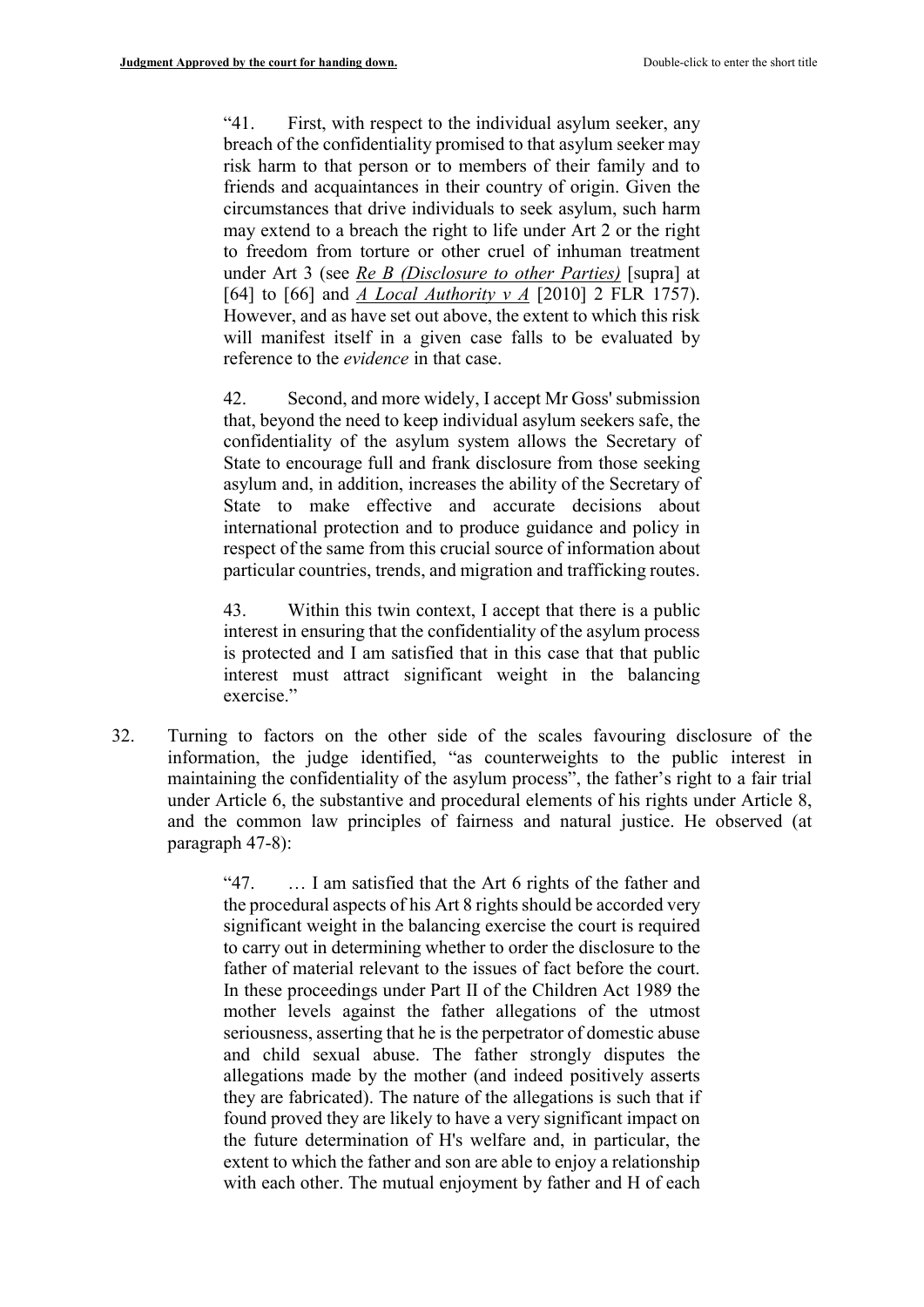other's company constitutes a fundamental element of family life within the meaning of Art 8(1) of the Convention and, subject to the provisions of Art 8(2), domestic measures hindering such enjoyment amount to an interference with the right protected by Art 8(1).

48. Within this context, the authorities make clear that, when considering questions of disclosure and inspection in family proceedings, the court is required jealously to guard the Art 6 right of the father to a fair trial. It is a fundamental principle of fairness and natural justice that the father is entitled to have sight of all materials which may be taken into account by the court when reaching a decision adverse to him, including the determination of any allegations levelled at him. The same principles apply with respect to procedural elements of Art 8. A failure to disclose relevant documents to a parent within a process for determining contact arrangements between that parent and their child will not afford the requisite protection of the parent's interests as safeguarded by Art 8 unless that failure to disclose is justified by reference to Art 8(2) (see McMichael v United Kingdom (1995) 20 EHRR 205). In the circumstances, I am satisfied that it would be a highly unusual step to withhold from a parent facing serious allegations of domestic abuse and child sexual abuse evidence relevant to the determination of those allegations and a step requiring the strongest justification."

- 33. He rejected the Secretary of State's submission that the documents would add nothing to the fairness of the proceedings. Alleged consistencies and inconsistencies in the material offered potential lines of forensic enquiry and were relevant to the mother's credibility. He also rejected the submission that the information in dispute was sufficiently available elsewhere in a form that did not raise concerns about confidentiality. He observed that, considering the mother's credibility, there was no substitute for seeing contemporaneous documents recording her previous accounts and any corroborative evidence on which she relied in the asylum claim.
- 34. The judge also concluded that the child's right to a fair trial and his best interests and rights under Article 8 acted as counterweights to the public interest in maintaining the confidentiality of the asylum process. It was plainly in his best interests, which were the court's paramount consideration, for decisions as to his welfare, including the nature and extent of his future relationship with his father, to be taken on a fully informed basis. The judge added (at paragraph 52):

"Within the context of the best interests of H being the court's paramount consideration in proceedings under Part II of the Children Act 1989, whilst the mother maintains that she does not seek to rely on this information the quasi-inquisitorial nature of the proceedings does not prevent the court from determining that this material, of which it is now aware and which is relevant to the proper determination of H's welfare, should be before the court (in which circumstances the father's Art 6 right to a fair trial also means he is also entitled to see the same)."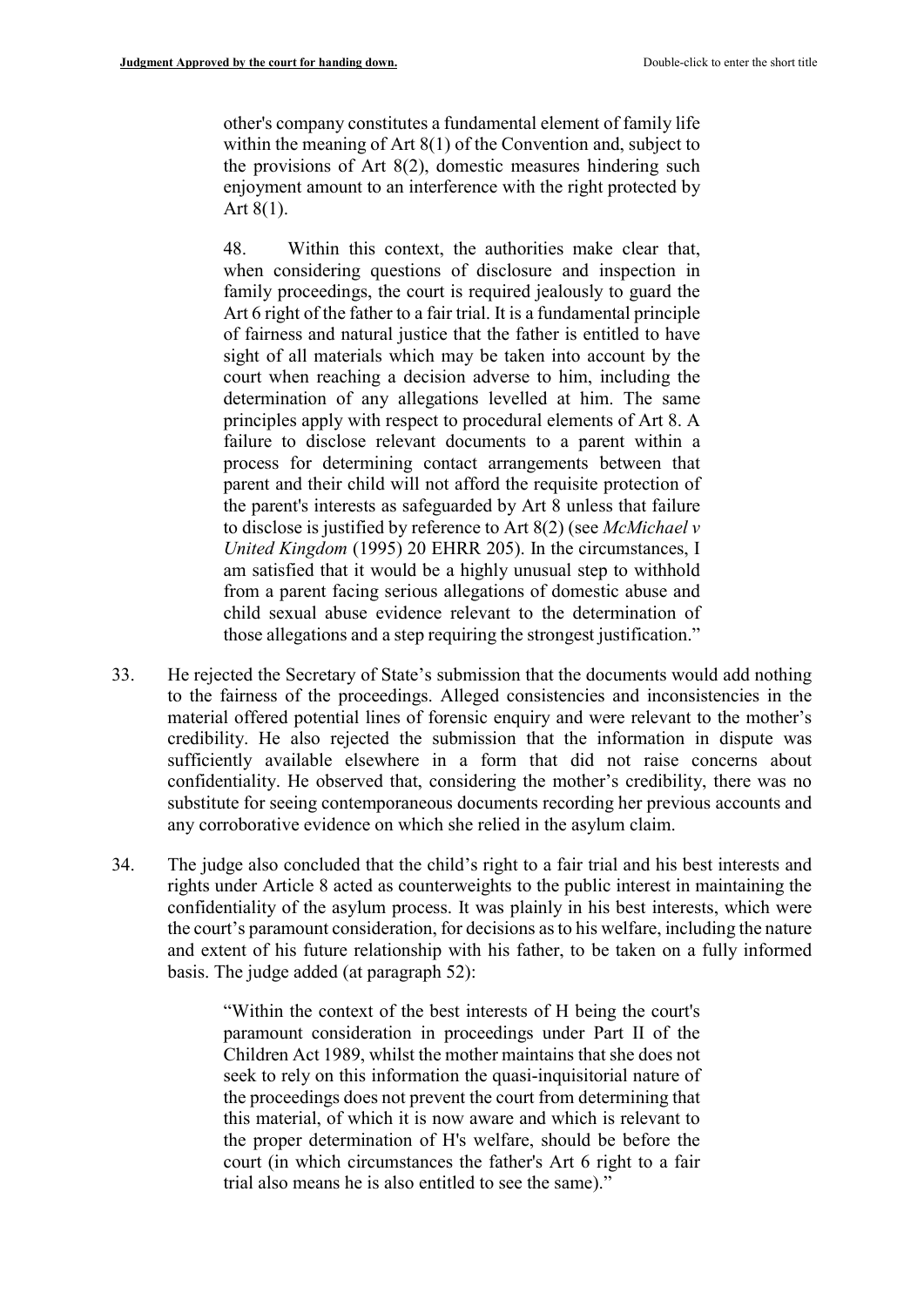35. He therefore concluded (at paragraph 54) that in all the circumstances of the case the required balancing exercise came down in favour of the disclosure he was directing. The "strong public interest" in maintaining the confidentiality of the asylum system was overridden in this case by the Article 6 rights of the father and child in the procedural elements of their Article 8 rights, and by the child's best interests. Having reached that conclusion, the judge added these observations (paragraph 55 to 56):

> "55. …. The starting point must be that the father is entitled to consider all evidence that is relevant in that context, pursuant to his cardinal rights under the ECHR and the common law principles of fairness and natural justice, as is H. Given the gravity of the allegations in issue and the evidence before the court regarding the contended for risk of harm to the mother and H of disclosure, I am satisfied that these considerations outweigh the risk of harm to the mother and H and that the same is not, in this case, a clear and proper objective justifying withholding relevant evidence from a parent facing allegations of physical and sexual assault and child sexual abuse. Further, I am likewise not satisfied in this case that the public interest in maintaining the confidentiality of the asylum system generally is sufficient to justify the grave compromise of the fair trial and family life rights of father and H which non-disclosure of relevant corroboratory and contradictory evidence concerning allegations of domestic abuse and child sexual abuse of the utmost seriousness would entail on the facts of this particular case. For the reasons I have given, it would be an exceptional course for a parent in family proceedings, facing serious allegations of this nature, to be disadvantaged in comparison to other parents in a similar position simply by virtue of the fact that evidence relevant to the determination of those allegations had been the subject of prior consideration in the asylum process. In these circumstances, I am not satisfied that the accepted need to safeguard integrity of asylum process generally justifies in this specific case undermining the operation of cardinal rights that are one of the very reasons this jurisdiction is considered a safe haven for those seeking asylum.

> 56. Finally, I accept that my decision will result, upon the determination of H's claim for asylum, in the disclosure of certain documents from the asylum process to a person considered in the context of the asylum system to be a perpetrator. However, for the reasons I set out in my previous judgment, the fact that the person seeking disclosure is considered within the context of the asylum process to be a persecutor does not mean that, at the outset, the scales are weighted against disclosure and inspection following a successful claim for asylum. Whether documents from the asylum process will be provided to an alleged persecutor who is a party to proceedings under the Children Act 1989 following a successful (or unsuccessful) claim depends on all of the facts of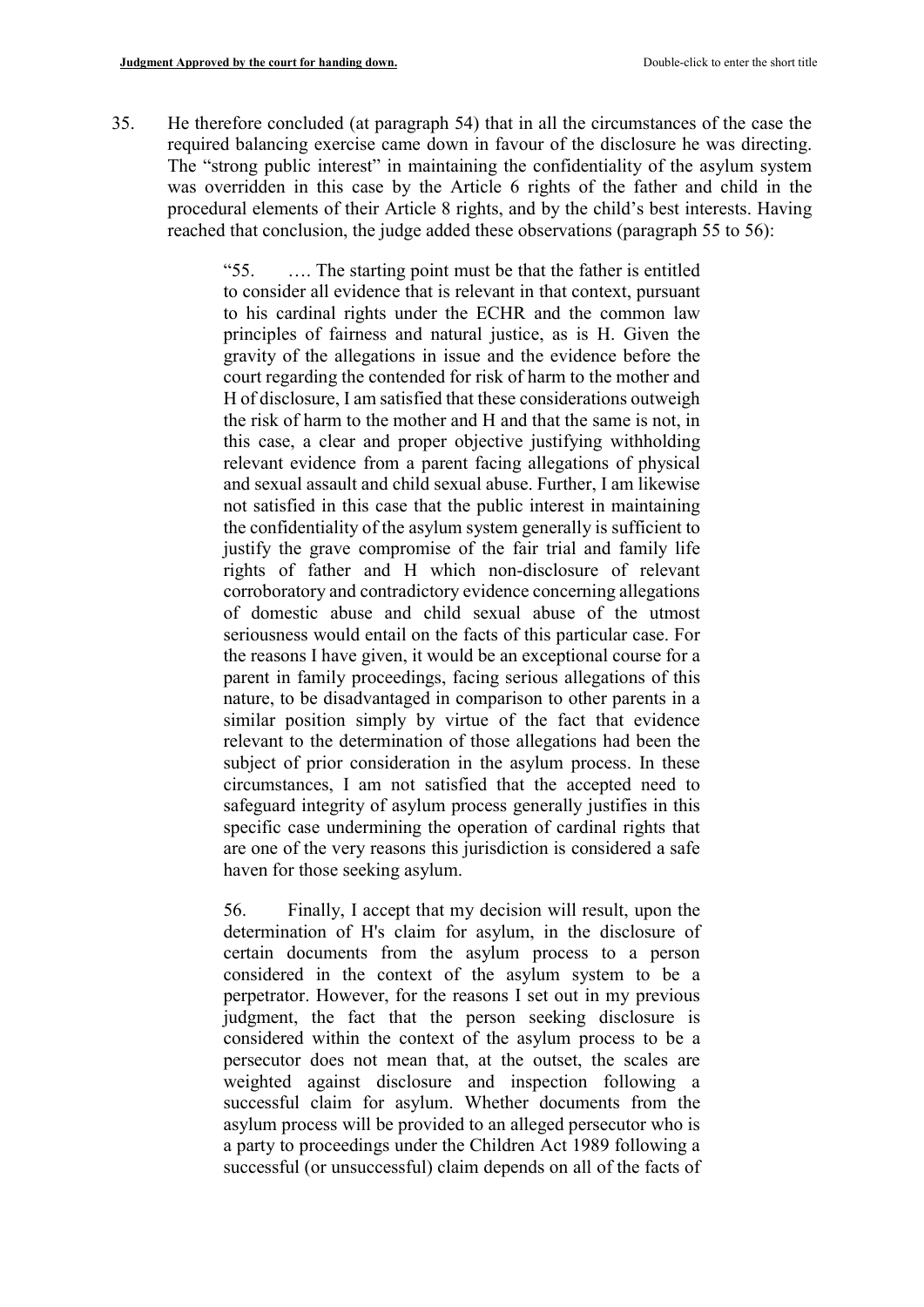the individual case and the balance that is struck between the various competing rights and interests on the basis of those facts. It is the balancing of those rights and interests on the facts of the particular case, and not the application of a general policy, that properly leads to the conclusion of whether disclosure should or should not take place in a given case. Within this context, this judgment constitutes no more than a decision on the particular facts of this case."

36. MacDonald J ended with two concluding paragraphs which, to my mind, summarise his approach to the issues arising on this appeal:

> "57. As I noted in my previous judgment, a tension is created in this case by the fact that the information in issue is relevant in two different forensic contexts, in which two forensic contexts precisely the same allegations are the subject of consideration, but in which the role of the person against whom the allegations are made is markedly different. During the currency of the asylum claim the father has no right to know the allegations against him, no right to answer those allegations and cannot see the information that is said to evidence the conduct alleged. By contrast, during the currency of the subsequent proceedings under the Children Act 1989 the father has a cardinal right to know those same allegations against him, a cardinal right to answer those allegations and, ordinarily, is entitled to see the information that is said to evidence the conduct alleged.

> 58. Within this context, whether disclosure and inspection is appropriate in a given case will depend on the outcome of a balancing exercise that weighs the rights of each individual concerned (including third parties whose rights may be affected by disclosure, for example family members who remain in the refugee's country of origin), the welfare of the subject child or children and the confidential nature of the documents that are the subject of the application and the wider public interest in maintaining public confidence in the asylum process. In this case, that balancing exercise comes down in favour of disclosure of the documents I have listed. In other cases, the balancing exercise will produce a different result on the facts. As I have stated, and repeat, this decision does not signal any change in the general approach to disclosure into family proceedings of asylum documentation. Rather, it constitutes no more than the application of settled legal principles to the very particular facts of this case."

#### Submissions on appeal

37. On behalf of the Secretary of State, Mr Alan Payne QC, leading Mr John Goss, recrafted the grounds of appeal into the following four propositions.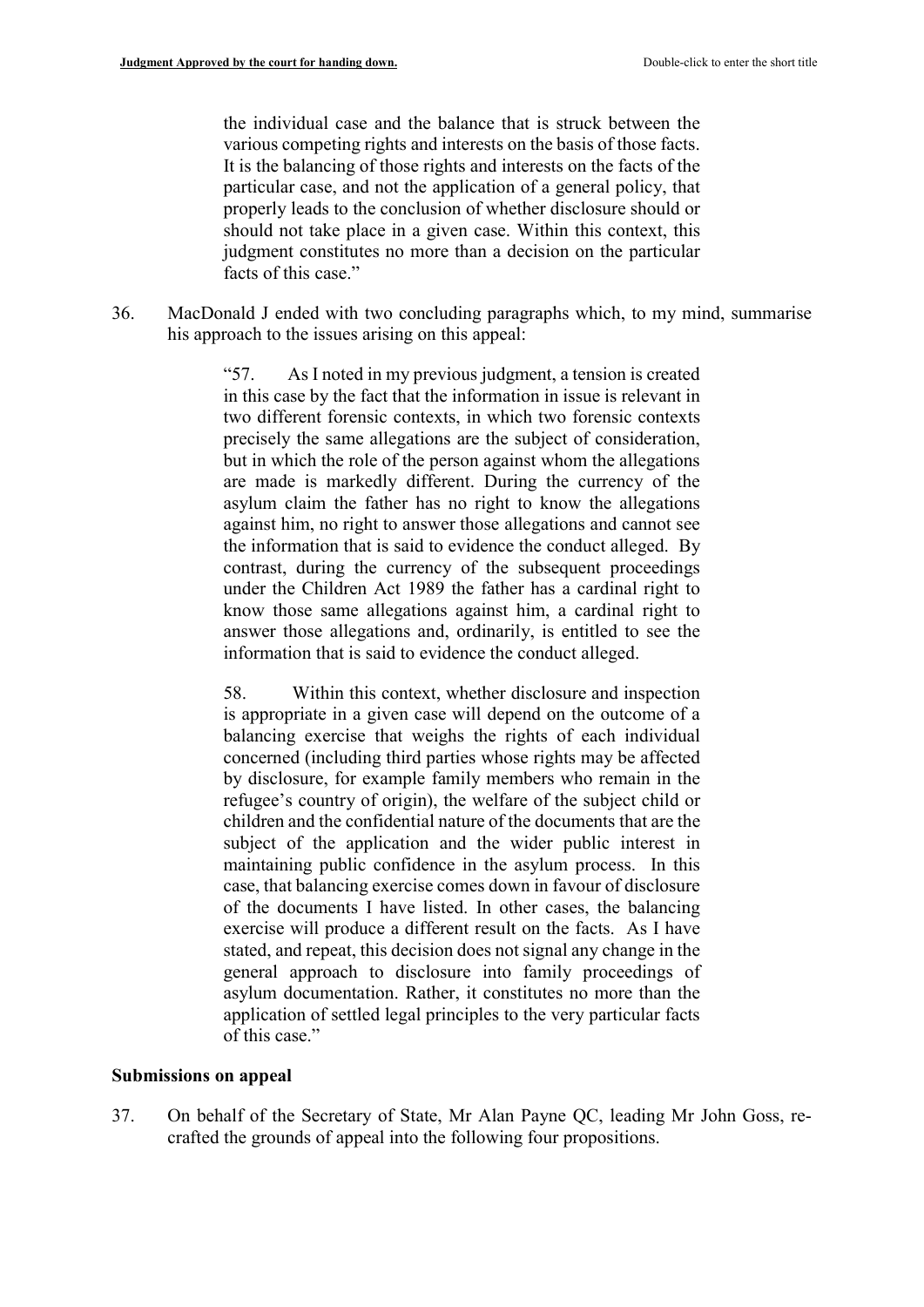- (1) The judge's summary of the relevant principles in the first judgment failed to afford sufficient weight to the critical importance of confidentiality vis a vis the "persecutor" which underpins the Geneva Convention and the Procedures Directive. It was contended on behalf the Secretary of State that none of the information in the asylum documents should be disclosed to the father as the "persecutor" against whom allegations of abusive behaviour had been made which the tribunal judge had found to be credible.
- (2) The judge's summary of the principles failed to afford sufficient weight to the public interest in maintaining the confidentiality of the asylum process as recognised in the analysis of Hayden J in his decision in  $F v M$ .
- (3) The judge erred in making an order for disclosure of asylum material when the claim for asylum in respect of the child was still pending.
- (4) The judge erred in failing to provide any or any adequate reasons for reaching a different conclusion as to the disclosure than that arrived at by HHJ Corbett in the Hague Child Abduction Convention proceedings.
- 38. With regard to her first argument, the Secretary of State drew attention to the absolute terms of paragraph 339IA – "information provided in support of an application and the fact that an application has been made shall not be disclosed to the alleged actor(s) of persecution of the applicant" (emphasis added), which reflects the wording of Article 22 of the Procedures Directive. Mr Payne relied on the statement in paragraph 22 of Lord Kerr's judgment in  $R v$  McGeough that

"obviously such information should not be disclosed to those who have persecuted the applicant."

 He submitted that this principle applied not only during the asylum proceedings but also afterwards, whether or not the claim for asylum has been established. The effectiveness of the asylum process hinges on asylum seekers having confidence in the assurances they are given that any information provided by them will remain confidential. Anything that undermines the assurances is likely to undermine the willingness of asylum seekers to provide full and frank disclosure which, in turn, would hamper the Secretary of State's ability to make effective and accurate decisions about international protection, whether in relation to individual cases or more widely. Mr Payne submitted that the judge failed to explain how the public interest in maintaining confidentiality acts as a complete bar to disclosure to the alleged persecutor during the asylum process but, once the claim has been established, the fact that disclosure is to the persecutor carries little or no weight. By saying, as set out in paragraph 56 of the second judgment, that the balancing exercise "depends on all of the facts of the individual case and the balance that is struck between the various competing rights and interests on the basis of those facts", the judge ignored the increased harm to the public interest in the confidentiality of the asylum process arising from an order for disclosure to a persecutor.

39. In respect of the second point – the confidentiality of the asylum process generally – Mr Payne submitted that, despite the judge acknowledging the need to attach significant weight to that confidentiality, it is clear from both judgments that he regarded the "cardinal right" to disclosure as the paramount consideration. This was evident, in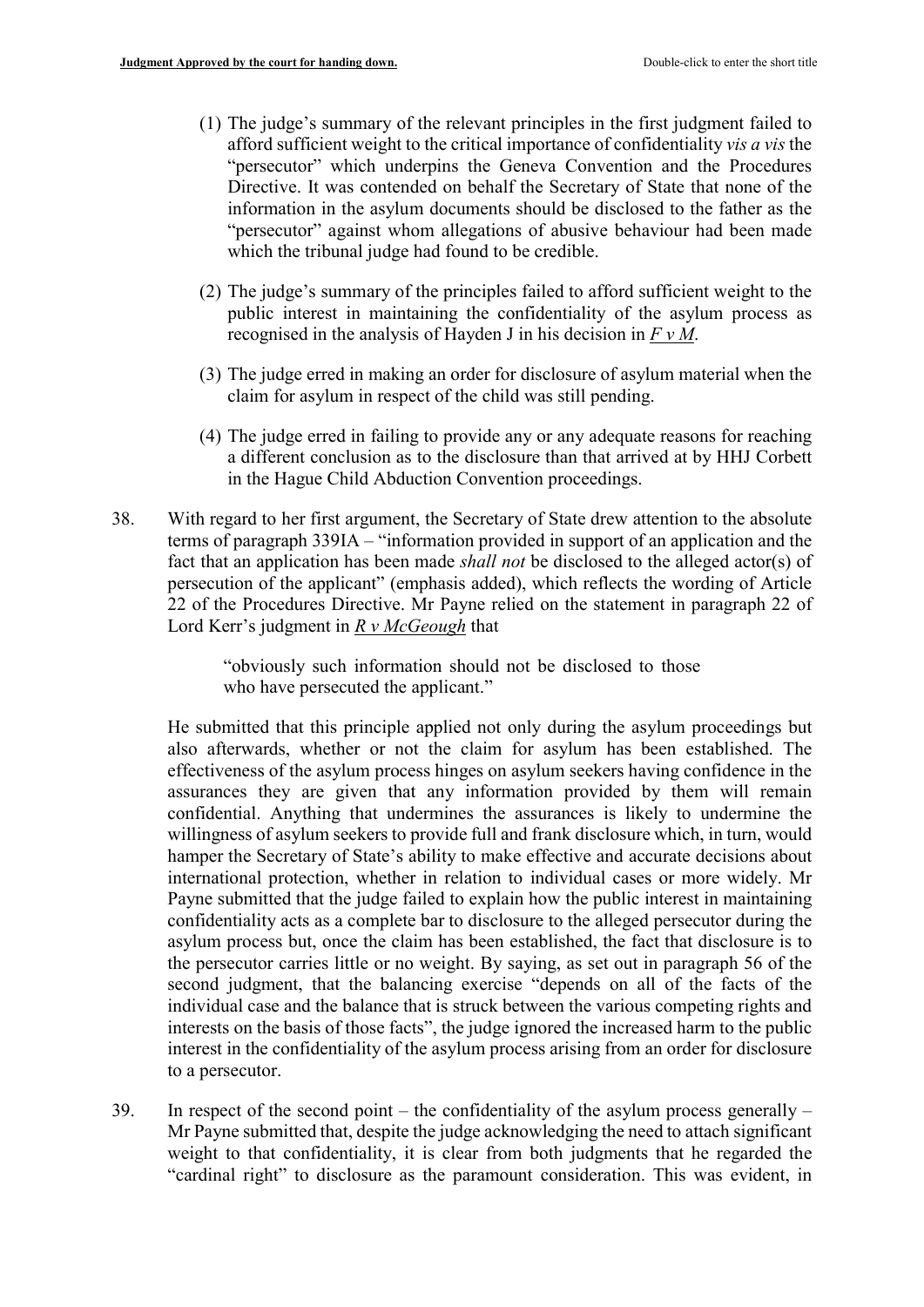particular, from the observations at the conclusion of the second judgment in paragraph 55 that "it would be an exceptional course for a parent in family proceedings, facing serious allegations of this nature, to be disadvantaged in comparison to other parents in a similar position simply by virtue of the fact that evidence relevant to the determination of those allegations had been the subject of prior consideration in the asylum process." The Secretary of State contends that the terms in which this observation was couched illustrates the minimal significance the judge attached to the confidentiality of the asylum process. Under the judge's principles, the mere fact that material is prima facie relevant suffices to displace the public interest in maintaining confidentiality of the asylum process. Mr Payne submitted that the fact that material is prima facie relevant should be the starting point, as opposed to the endpoint, in the balancing exercise. As this Court observed in Dunn v Durham County Council, relevance is a matter of fact, degree and proportionality. Consequently, when carrying out the balancing exercise, judges are required to assess the degree of relevance and the prejudice arising from nondisclosure in order to determine the extent to which a party's Article 6 rights are compromised. Similarly, without a proper assessment of the degree of relevance, any conclusion about the impact on the child's best interests from non-disclosure is flawed. Furthermore, in this context the judge was wrong to decide that it was not relevant that significant aspects of the factual basis of the asylum claim were available to the father from material already disclosed.

- 40. In respect of her first and second arguments, the Secretary of State further submitted that the judge had failed to follow the approach of Hayden J in  $F v M$  by not accepting the submission that the public interest in maintaining confidentiality applied a fortiori when disclosure was sought from a refugee. Furthermore, he failed to have sufficient regard to the observation made by Hayden J that the Secretary of State will frequently be better placed than the court to conduct the balancing exercise when identifying whether or to what extent disclosure should take place.
- 41. As for the third point the fact that the child's asylum was still pending when the judge reached his disclosure decision – Mr Payne drew attention to the apparent contradiction between the judge's comment in paragraph 72 of the first judgment – that it is "difficult to see how a court could order disclosure of material in a *pending* asylum application into proceedings under the Children Act 1989 where the parent seeking disclosure is an or the alleged persecutor" – and his decision in the second judgment to make an order for disclosure of asylum material when the claim for asylum in respect of the child was still pending. It was submitted that, in making the order, he failed to consider the potential adverse impact on the willingness of the child to provide information in the course of the asylum claim. Furthermore, the decision was taken without knowledge of the details or outcome of the claim.
- 42. Finally, Mr Payne argued that the judge should have followed, or at least attached greater weight to, Judge Corbett's decision, in which she gave proper recognition to the views of the Secretary of State, as the person entrusted by Parliament with the operation of the asylum system and with ensuring that the UK complies with its international obligations.
- 43. On behalf of the mother, Mr Christopher Hames QC stressed that the mother opposed disclosure not because she feared that it would adversely affect her credibility in the fact-finding hearing but because the experiences described in the documents were distressing to her, and she feared that disclosure would infringe her right to confidence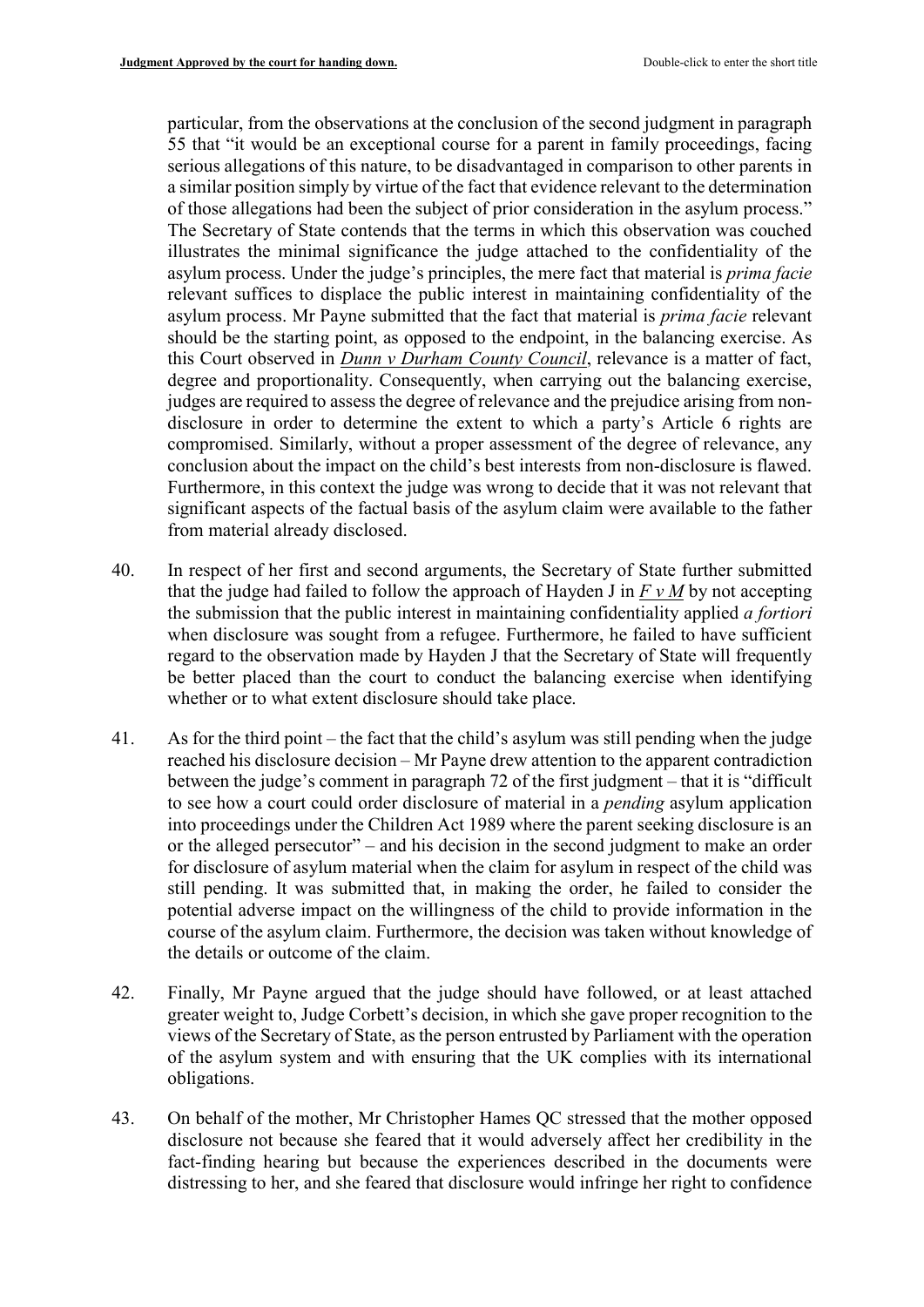and therefore her rights under Article 8. She never considered that material of a highly distressing and personal nature would be disclosed to the very person responsible for that distress. A further reason for opposing disclosure was that she feared the consequences for the third parties who had helped in her country of origin. Even the heaviest redaction of the documents would leave them vulnerable. As the father resides in that country, he is beyond the remit of the courts of this jurisdiction to control the wider dissemination of the material.

- 44. Mr Hames adopted the Secretary of State's interpretation of international instruments and case law. In particular, he submitted that the confidentiality provided by Articles 22 and 41 of the Procedures Directive was not confined to the asylum processes and that in paragraph 22 of his judgment in McGeough Lord Kerr was expressing a far broader principle. That interpretation was adopted by Hayden J in  $F v M$  but not by MacDonald J in this case. The judge's reliance on the analysis in Re B was inappropriate because Munby J in that case had not been concerned with a corresponding principle of confidentiality requiring significant weight. There was an even more compelling need for maintaining confidentiality where third parties provide information in the expectation that it would not be disclosed.
- 45. As to the conduct of the balancing exercise in the second judgement, Mr Hames submitted that the judge had failed to give sufficient weight to the mother's rights of confidentiality and privacy in the information she provided to the Secretary of State. Instead, he had wrongly rested his analysis on the father's "cardinal" Article 6 rights. He failed to consider the relevance of each document by reference to the specific allegations made in this case. He ought to have identified the specific reasons for ordering disclosure of each document and, in addition, his reasons for not ordering the disclosure of other documents sought by the father where he had concluded that the balance came down the other way. In reality, the relevance of the documents was marginal. The judge ought to have reached the same conclusion as arrived at by Judge Corbett that the father and the court already have the basis of the mother's narrative case from the judgment of the First-tier Tribunal.
- 46. Mr Hames contrasted the judge's observation in paragraph 43 of the first judgment in which he accepted that the public interest in maintaining confidentiality of the asylum process should attract significant weight in the balancing exercise – with the assertion in paragraph 70 of the second judgment that no right would start with preferential weight. Mr Hames accepted that the test to be adopted was not one of "exceptionality" but nonetheless required very substantial weight to be placed on the confidentiality of the asylum file. In the event, the approach ultimately taken by the judge (in paragraph 55 of the second judgment) amounted to an introduction of a test of exceptionality the other way – that it would be an exceptional case for disclosure of the asylum file not to be ordered.
- 47. On behalf of the father, Mr Edward Devereux QC leading Ms Mehvish Chaudhry described both judgments as well-structured and comprehensive – they are, in Mr Devereux's words, "Rolls Royce judgments" in which the judge fully recorded the arguments presented to him and set out his analysis in considerable detail. In the first judgment, the judge carefully analysed the Procedures Directive and rightly concluded that it did not have the reach or impact contended for by the Secretary of State. There was no justification for ring-fencing a class of documents in the manner she proposed. Whilst acknowledging the importance of giving appropriate weight to the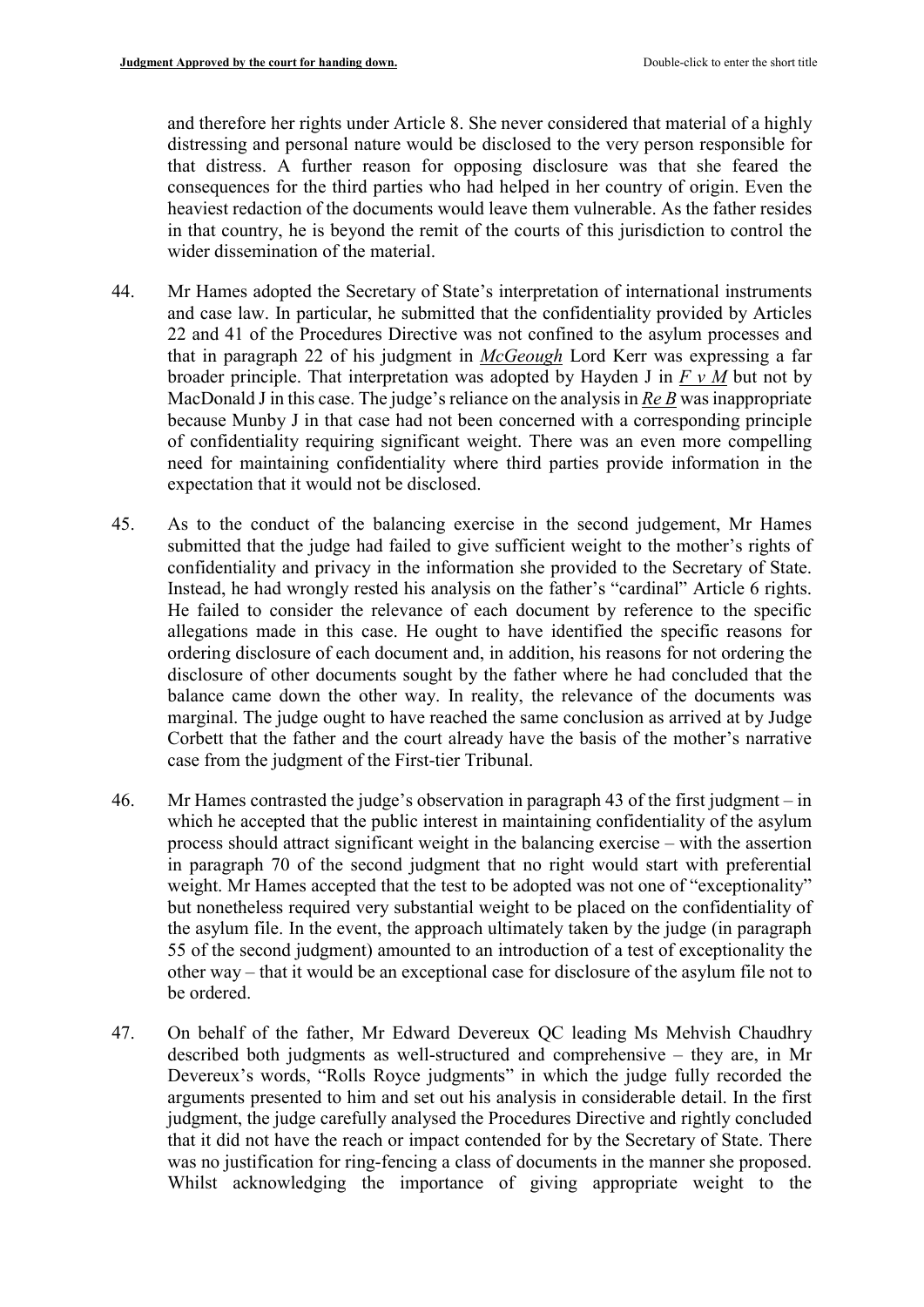confidentiality of the asylum process, the judge correctly identified that Article 22 of the Procedures Directive is of narrow ambit. He adopted and confirmed the approach, set out by Hayden J in  $F v M$ , that the court had to undertake a balancing exercise of the engaged ECHR rights, where no one might have preference over another, having regard to the particular facts of the individual case. Having analysed the principles in the first judgment, he repeated the core part of the analysis in the second judgment and then applied it to the facts of the case, taking into account the competing arguments of the parties. Reading the two judgments together, it was incorrect to say that he had regarded the right to disclosure as the cardinal right of paramount consideration. The approach he followed, as summarised in paragraph 55 of the second judgment, was entirely appropriate.

- 48. It was submitted that the Secretary of State's argument that the judge was required to assess the degree of relevance of each document in contention was unrealistic and disproportionate. Such an assessment could only be carried out in the light of all the other evidence once the full hearing was underway. Mr Devereux reminded the court that so often what is initially thought to be a matter of marginal relevance may over the course of the proceedings, and in particular following oral evidence, come to be seen as more important.
- 49. It was submitted on behalf of the father that the judge's decision to order disclosure notwithstanding the fact that H's asylum application was still pending was appropriate in the circumstances. His application followed in the slipstream of his mother's and the information on which it was based was exactly the same. Having regard to the principles of proportionality and the overriding objective, there could be no sustainable challenge to the judge's decision to resolve the two issues at the same hearing.
- 50. Finally, Mr Devereux submitted that there was no merit in the appellants' complaint that MacDonald J failed to follow the course taken by Judge Corbett. As he recorded at the start of his first judgment, "no party sought seriously to dispute that this changed procedural and forensic context requires the question of disclosure and inspection of the asylum documentation to be considered anew". In the event, he had received far greater argument on the legal issues and was fully entitled to come to a contrary view.
- 51. Having opposed the application for disclosure in the Hague proceedings on the grounds that they were summary proceedings which did not involve a fact-finding process, the guardian through counsel Mr Michael Edwards recognised that very different considerations arose in the Children Act proceedings. The guardian took a neutral position on the disclosure application before the judge, beyond opposing a suggestion made by the Secretary of State that she, the guardian, might be best placed to review the documents herself.

# Discussion and conclusion

- 52. In my judgment, it is clear from the passages of his judgments, which I have set out at some length above, that in his first judgment the judge correctly identified the applicable principles of law and in the second he applied them in a way which was fully within his discretion and cannot be successfully challenged in this Court.
- 53. I do not consider it necessary to embark on a lengthy further analysis of the principles or a restatement of the approach to be applied, which was succinctly set out by Maurice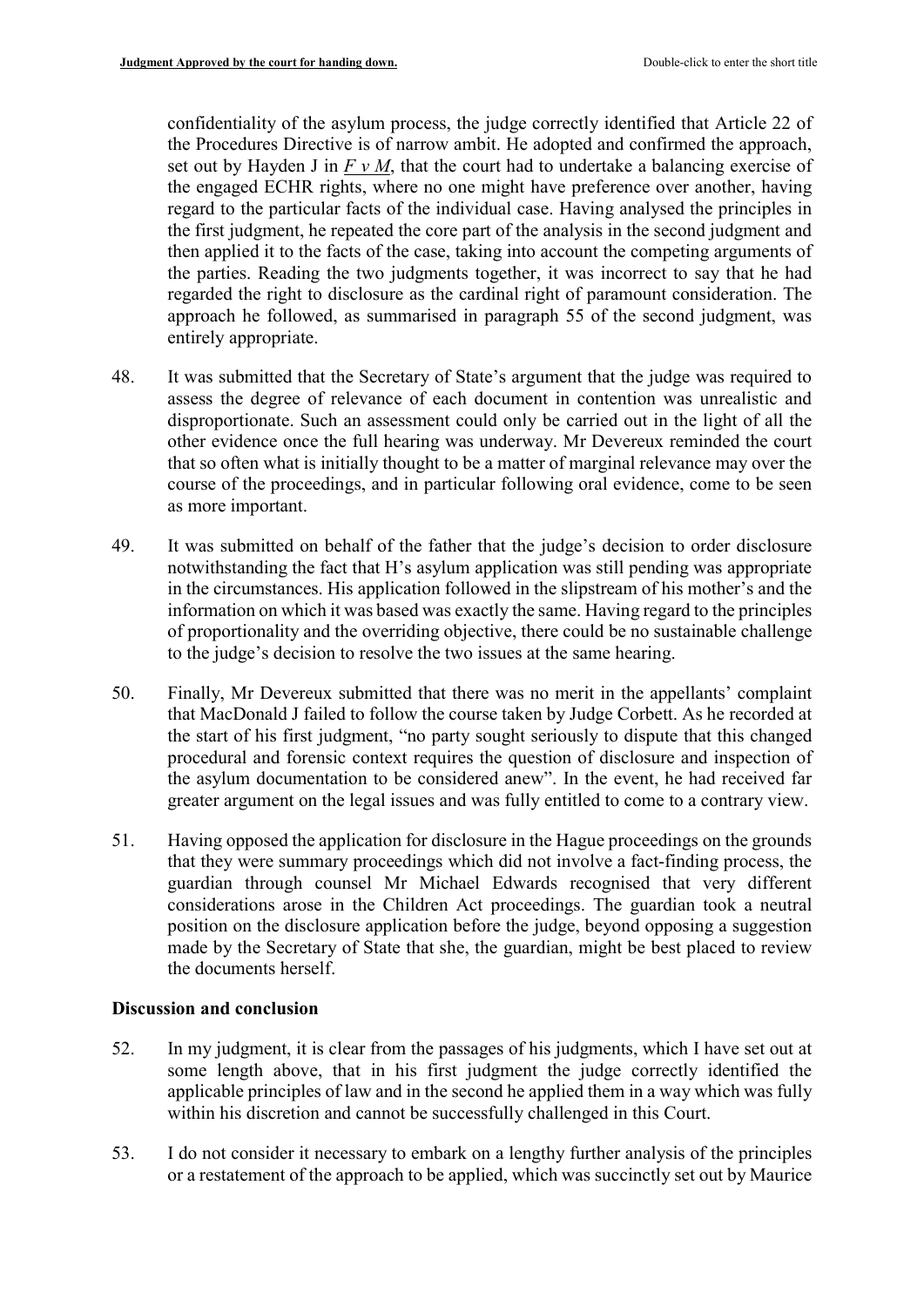Kay LJ in the passage from his judgment in Dunn v Durham County Council cited above. That approach is to be followed whenever a party or person asserts exemption from disclosure. Faced with such an assertion, the judge must conduct a balancing exercise, having regard to the competing ECHR rights, in particular the fair trial rights of the party seeking disclosure or inspection and the privacy or confidentiality rights of the other party and any person whose rights may require protection, bearing in mind that the denial of disclosure or inspection is limited to circumstances where such denial is strictly necessary.

- 54. This approach applies to a range of documents in respect of which disclosure is often sought in family proceedings – police records, local authority files, information held by central government departments, medical records, therapeutic and counselling notes. As my Lord Phillips LJ observed during the hearing, all contested applications for disclosure involve private information. If the information was publicly available, no application would be needed. The weight to be attached to the confidentiality of the information varies from case to case, but the approach to the balancing exercise is the same. As this Court emphasised in *Dunn v Durham County Council*, the denial of disclosure or inspection is limited to circumstances where such denial is strictly necessary because, as Munby J observed in <u>Re B</u>, in most cases the needs of a fair trial will demand that there be no restrictions on disclosure. It follows that the judge was right to say, at paragraph 55 of the second judgment, that the starting point in any analysis must be that a party to family proceedings is entitled to consider all evidence that is relevant, pursuant to his cardinal rights under the ECHR and the common law principles of fairness and natural justice.
- 55. For my part, I am not persuaded that the confidentiality of information relied on by an asylum applicant should be treated any differently from other categories of confidential information. The fact that the information was provided to the asylum authority on a confidential basis, and the public interest in maintaining the confidentiality of the asylum process, are both factors which the judge must take into account. The fact that, if disclosed, the information would be seen by the person accused of persecuting the applicant is manifestly a factor which carries weight in the balancing exercise. It is not, however, determinative. It is true that both Article 22 of the Procedures Directive and paragraph 339IA of the Immigration Rules impose a prohibition on the disclosure of information to the alleged persecutor but the preliminary words of both the Directive and the paragraph qualify that prohibition. In both instruments, the prohibition is expressed as applying "for the purposes of examining individual applications for asylum". As my Lord Phillips LJ pointed out during the hearing, these words indicate that the provisions of the Article in the Directive and the paragraph in the Rules are intended to give instructions as to how to deal with the information when considering applications for asylum. They do not prevent a court from ordering disclosure. Mr Payne sought to draw support from Lord Kerr's comment in paragraph 22 of his judgment in *McGeough*. But in the next paragraph, Lord Kerr observed that the stipulation in Article 22 "is that it should not be disclosed to alleged actors of persecution and the injunction against its disclosure is specifically related to the process of examination of individual cases". The Supreme Court decision therefore provides no support for the Secretary of State's submission to us. On the contrary, it is a very strong indication that the judge's approach was correct. In my judgment, he was right to conclude that "neither the Refugee Convention, the EU Charter and Directives [n]or the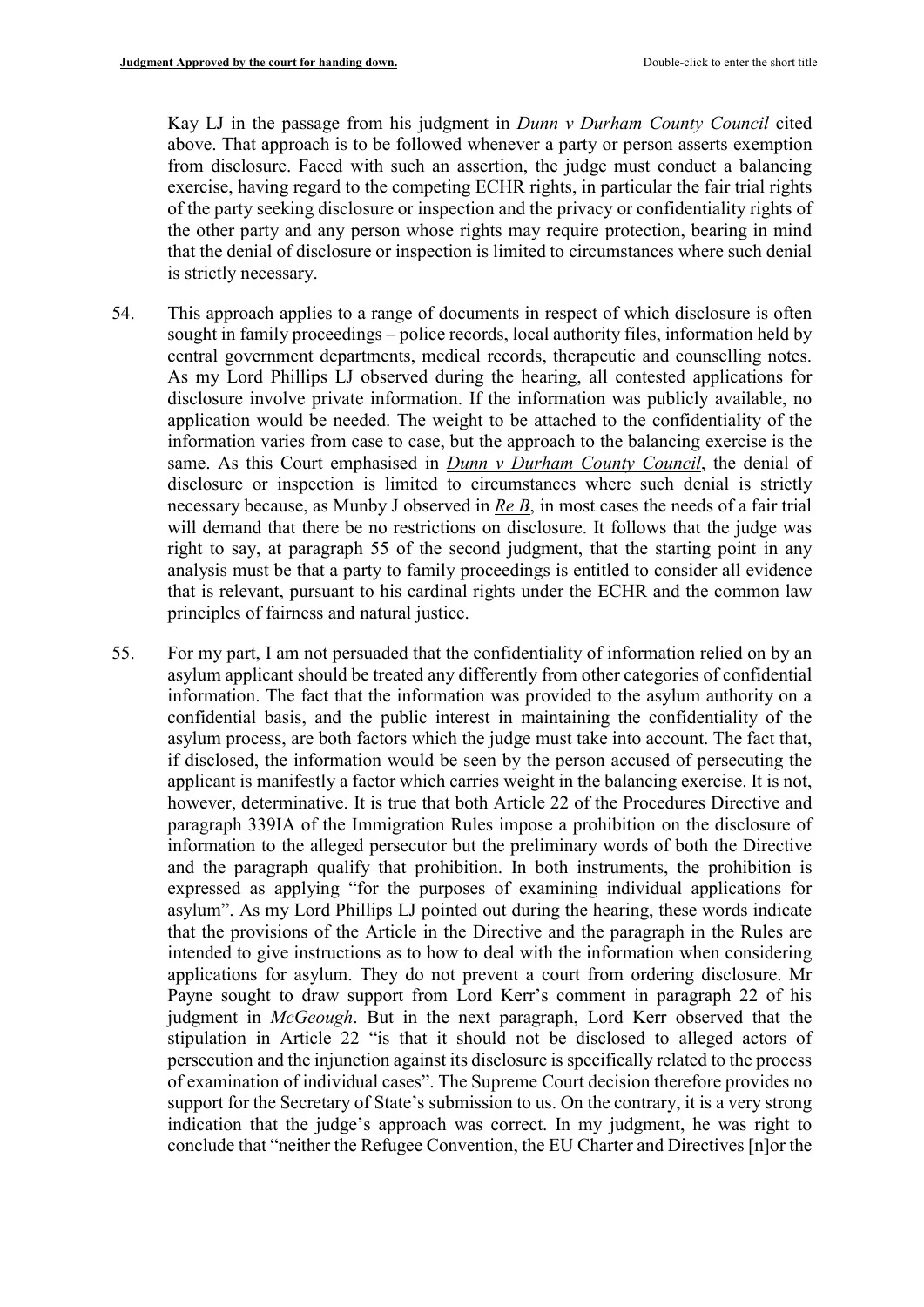Immigration Rules provide for blanket confidentiality with respect to any alleged persecutor."

56. I do not accept the submission that the judge adopted the approach that the fact that disclosure is to the persecutor carries little or no weight or that he ignored the increased harm to the public interest in the confidentiality of the asylum process arising from an order for disclosure to a persecutor. Those submissions are unsustainable in the light of the repeated statements to the contrary in both judgments, in particular paragraph 71 of the first judgment (repeated at paragraph 13 of the second judgment), paragraphs 41 to 43 of the second judgment, and the judge's summary of his approach at the conclusion of his second judgment, that:

> "whether disclosure and inspection is appropriate in a given case will depend on the outcome of a balancing exercise that weighs the rights of each individual concerned (including third parties whose rights may be affected by disclosure, for example family members who remain in the refugee's country of origin), the welfare of the subject child or children and the confidential nature of the documents that are the subject of the application and the wider public interest in maintaining public confidence in the asylum process".

- 57. I do not detect any significant difference between the judge's analysis of the principles and the earlier observations of Hayden J in  $F v M$ . I do not agree, however, with the observation of Hayden J at paragraph 62 of his judgment in  $F v M$  that the Secretary of State will frequently be better placed than the court to conduct the balancing exercise when identifying whether or to what extent disclosure should take place. On the contrary, it is the judge who is best placed to carry out the balance exercise since the judge alone has access to all of the evidence.
- 58. I would endorse the guidance as to the procedure to be adopted when considering an application for disclosure of this category of information set out by MacDonald J in paragraph 77 of his first judgment. I do not accept that it was incumbent on the judge to identify the specific reasons for ordering disclosure of each document. I agree with Mr Devereux that to require a judge at a case management hearing to assess the degree of relevance of each document in contention would be unrealistic and disproportionate. Furthermore, I do not agree with the Secretary of State's objection that the judge should have postponed a decision on the disclosure of documents until after the child's application for asylum had been determined. It was right to postpone the disclosure until the asylum process had concluded but to postpone a decision on whether the documents should be disclosed would have been unnecessary and disproportionate.
- 59. Equally, there is no merit in the Secretary of State's final argument that the judge failed to provide any or any adequate reasons for reaching a different conclusion to that arrived by Judge Corbett in the earlier proceedings. The proceedings under the Hague Child Abduction Convention were of a wholly different kind than the current proceedings under the Children Act. Whereas the former involved an application for summary return of the child without any consideration of welfare issues, the latter involve a fact-finding hearing leading to a full welfare evaluation. Unsurprisingly, as MacDonald J noted at paragraph 4 of his judgment: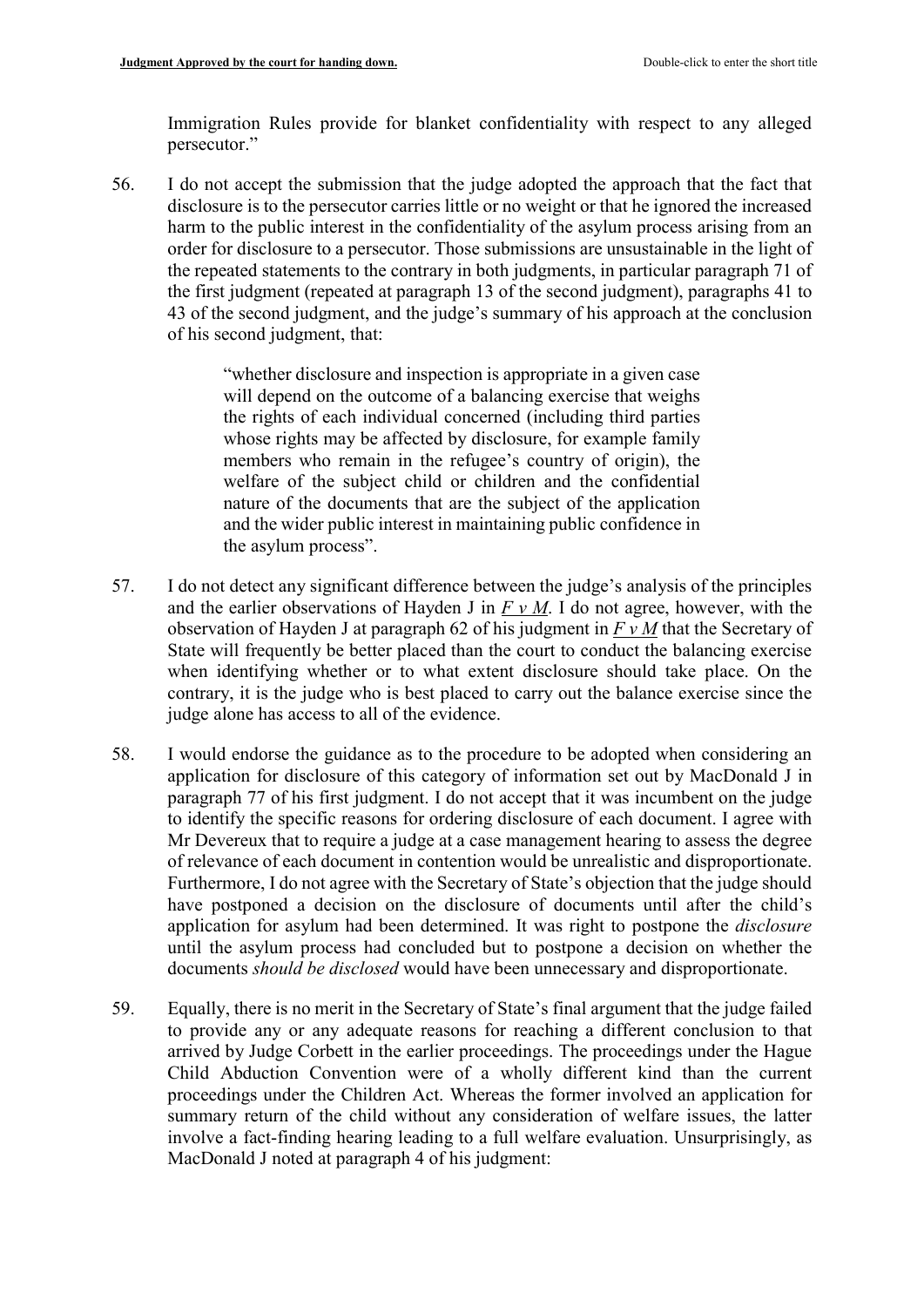"no party sought seriously to dispute that this changed procedural and forensic context requires the question of disclosure and inspection of the asylum documentation to be considered anew."

 If the judge was obliged, as all parties agreed, to consider the question anew in the new forensic context, the fact that he reached a different conclusion from that arrived at by Judge Corbett does not call for any explanation, nor give rise to any ground of appeal.

60. As for the judge's conduct of the balancing exercise in the second judgment, it seems to me to be unimpeachable in this Court. As demonstrated in the passages cited above from the second judgment, he plainly had regard to all the relevant factors to be placed in the scales on either side. I have considered Mr Hames' submission that the judge failed to give sufficient weight to the mother's rights of confidentiality and privacy in the information she provided in support of her asylum application. But in paragraph 69 of the first judgment, he expressly identified that, depending on the facts of the case:

> "the rights engaged may include the rights of the refugee (and potentially third parties) under Arts 2 and Art 3 of the ECHR and will include the rights of the refugee under  $Art 8$ , the rights under Art 6 and Art 8 of the party seeking disclosure and the rights of the child under Art 8 [emphasis added]"

This passage from the first judgment is cited in paragraph 13 of the second judgment. When carrying out the balancing exercise, the judge looked for evidence to support the mother's assertion that she was at risk of harm if the information she had given in confidence was disclosed but found that no such evidence had been filed. This demonstrates that he had her claim to confidentiality firmly in mind when conducting the balancing exercise. In my judgment, there is no merit in the submission that the judge overlooked the mother's rights.

61. I am satisfied that in the second judgment MacDonald J fairly and carefully applied the principles that he had correctly identified in the first. For these reasons, I concluded that the appeals should be dismissed.

# PHILLIPS LJ

62. I agree that the appeal should be dismissed for the reasons given by Baker LJ.

# PETER JACKSON LJ

- 63. I gratefully adopt Baker LJ's account of the international and domestic legal framework and for his analysis of the two judgments and the parties' submissions. I subscribed to the dismissal of these appeals for the reasons that I now give.
- 64. I would start by putting the legal issues into their factual context. In February 2016, when the mother and child came to this country, the child was aged  $4\frac{1}{2}$ . He is now 9 and has not seen his father since. The father's Hague Convention proceedings seeking the child's return to the country of origin were withdrawn in June 2019, with HHJ Corbett having refused disclosure from the asylum file in May 2019. They were replaced seamlessly with Children Act proceedings in which the father seeks contact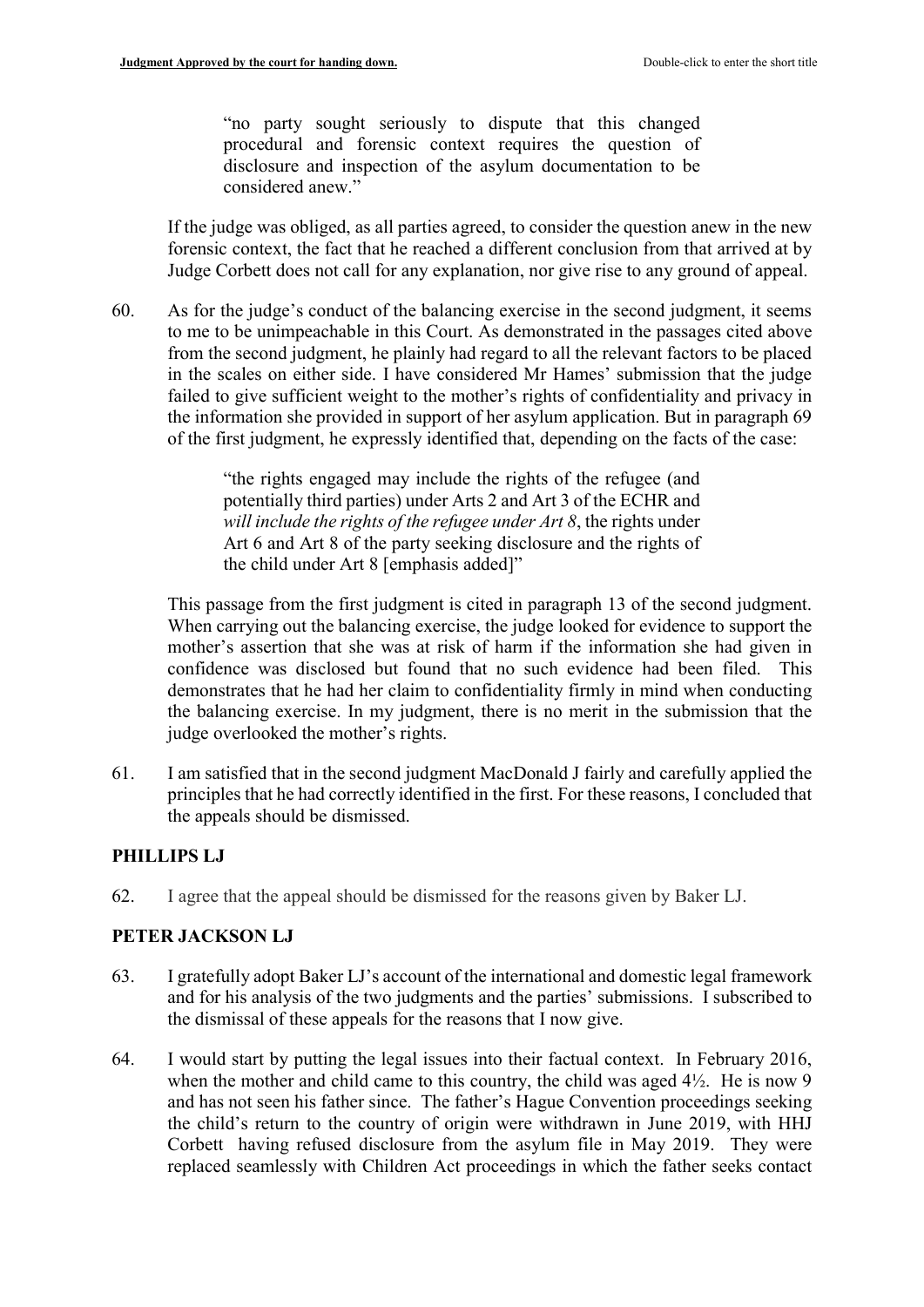and out of which these appeals arise. Some indirect contact has been taking place, but no substantive progress has been made with the proceedings themselves. A 5 day factfinding hearing was finally due to begin before MacDonald J on 15 June (the week following the hearing of the appeals), but we are told that it was adjourned because the mother wishes to consider a further appeal.

- 65. In this way the father's application for disclosure from the asylum file has, I am afraid, become a cuckoo in the nest, severely delaying the resolution of important welfare issues. It has led to the judge giving one very substantial judgment of principle in November 2019 and another substantial disposal judgment in May 2020, followed by these appeals. As yet, the proceedings have no end date.
- 66. How then did the disclosure issue come about? The mother came to the UK, having managed to leave her country of origin by using a forged affidavit, which she readily admitted when she arrived here. She claimed asylum and was interviewed in August 2016. Her account was accepted but her claim was refused on the basis that she could relocate internally. The FTT disagreed and allowed her appeal in September 2017. When the father issued his Hague Convention summons in December 2018 (he had approached the authorities in his home country in July 2016, but they had taken over two years to forward his application), the mother exhibited the refusal letters and the FTT decision to her statement. The position was summarised in this way by HHJ Corbett:

45. … The father has a great deal of information about the mother's asylum application already, far, far more than 'a gist'. He has the detailed refusal letters and the full unredacted ruling by the independent judicial tribunal describing the mother's consistent account. He has the mother's detailed statements and exhibits provided both in these proceedings and in the asylum proceedings. …"

The question at that point was whether the child was settled in this country. HHJ Corbett found, rightly in my view, that further disclosure from the asylum file could add nothing in relation to that matter. The parties and the Secretary of State played a full part in the process.

67. The issue of disclosure was then raised again in the current proceedings, which have a broader remit. The judge read the asylum file and ordered disclosure of some 120 pages of documentation. He described those documents in this way at paragraph 35:

> " … each touches and concerns the accounts given by the mother of the matters of fact now in issue before the court. As I have observed, that documentary material might be said, prima facie, to lend some support to the mother's case in terms of a degree of consistency that is apparent across the accounts provided by the mother within the asylum process and the accounts provided by her within the family proceedings, as well as containing inconsistencies that offer potential lines of forensic enquiry for the father and are relevant of credibility of the mother."

68. The essential legal principles, set out by Baker LJ, have never been in doubt: